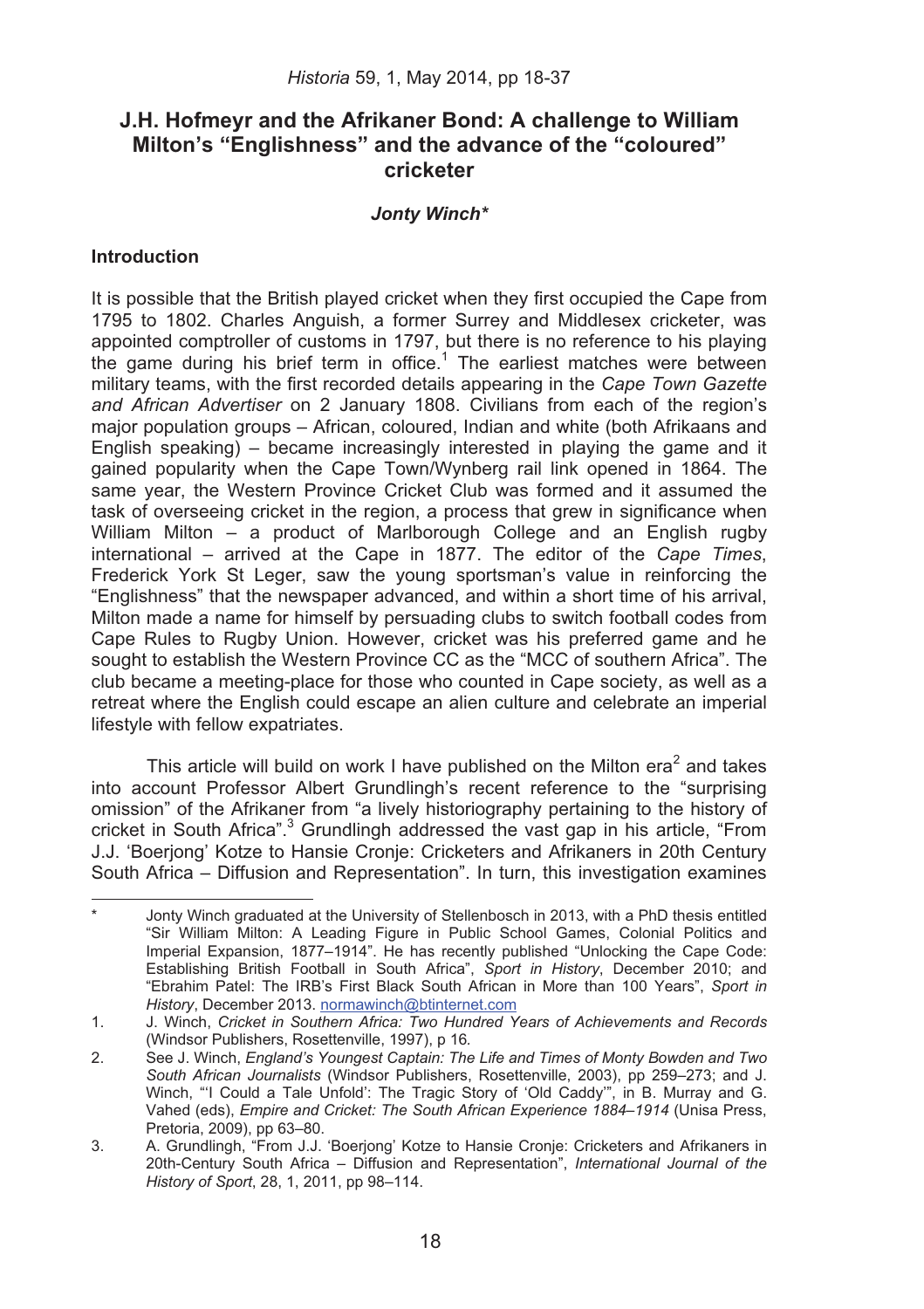the contribution that J.H. "Onze Jan" Hofmeyr and his Afrikaner community made to the game in the latter part of the nineteenth century. It aims to demonstrate that Hofmeyr's involvement was affected by his wider political interests, with the research recalling key events from the late 1870s to early 1890s. It was a period when the Cape's Afrikaner community produced fine cricketers – notably fast bowlers – and through Hofmeyr and their political arm, the Afrikaner Bond was able to exert a strong influence over the administration of the game in the Western Cape. The subsequent alliance of the Bond with mining magnate and politician, Cecil John Rhodes – and his by then private secretary, Milton – saw cricket drawn into both the ideal of a unified South Africa and the imposition of a segregationist structure at the Cape.

## **The Afrikaner and cricket**

There is evidence that players of Dutch descent were an important part of the cricket scene during the latter half of the nineteenth century. The *Cape Times* recalled the prominent players of the early 1850s as being the "Van Renens, Cloetes, Hornes, De Smidts …"<sup>4</sup> Their participation reflected the anglicisation which was taking place: "There were Afrikaners", wrote historian, Mordechai Tamarkin, "who played cricket, dressed in white, and those who preferred to mount a horse and hunt with veldschoene on their feet".<sup>5</sup> D.P. Faure, a club player at the time and later editor of *Het Volksblad*, wrote:

Cricket was the outdoor game in my boyhood. The star of football had then not yet risen. Our field was the Green Point Common, then a grass field extending from the lower end of Bree Street to Three Anchor Bay, on which only two buildings were to be seen, a powder magazine and the race stand.<sup>6</sup>

The influence of English settlers "fanning out from the coastal towns", wrote T.R.H. Davenport, "could be seen through newspapers which described a world where debating societies and horse-racing and cricket matches between 'Homeborn and Colonial-born' or shooting matches referred to as Wimbledons were among the leading recreational pastimes". By the 1870s, isolated conditions no longer protected the platteland Boer from the influence of anglicisation as increased commercial activity in the interior saw the English and other immigrant settlers gain control of the towns.<sup>7</sup>

At Stellenbosch, cricket had from the earliest years been "the most popular sport in the town … there were no special fields or facilities and any open area would be used for matches".<sup>8</sup> In 1871, the Stellenbosch and District team entertained the Western Province CC when it made its first venture into the country districts. Stellenbosch became the focal point of a flourishing cricket environment that penetrated deep into the countryside to villages such as Ceres, Worcester, Paarl, Riverdale, Somerset West, Swellendam, Robertson and l

<sup>4.</sup> *Cape Times, 4 February 1880.*<br>5. M. Tamarkin. *Cecil Rhodes a* 

<sup>5.</sup> M. Tamarkin, *Cecil Rhodes and the Cape Afrikaners: The Imperial Colossus and the Colonial Parish Pump* (Routledge, Abingdon, 1996), p 46.

<sup>6.</sup> D.P. Faure, *My Life and Times* (Juta, Cape Town, 1907), p 144.

<sup>7.</sup> T.R.H. Davenport, *The Afrikaner Bond: The History of a South African Political Party, 1880*–*1911* (Oxford University Press, Cape Town, 1966), pp 5, 24.

<sup>8.</sup> N. Hendriksz, *The History of the Van der Stel Club*, at http://www.vanderstel.co.za accessed 27 January 2010.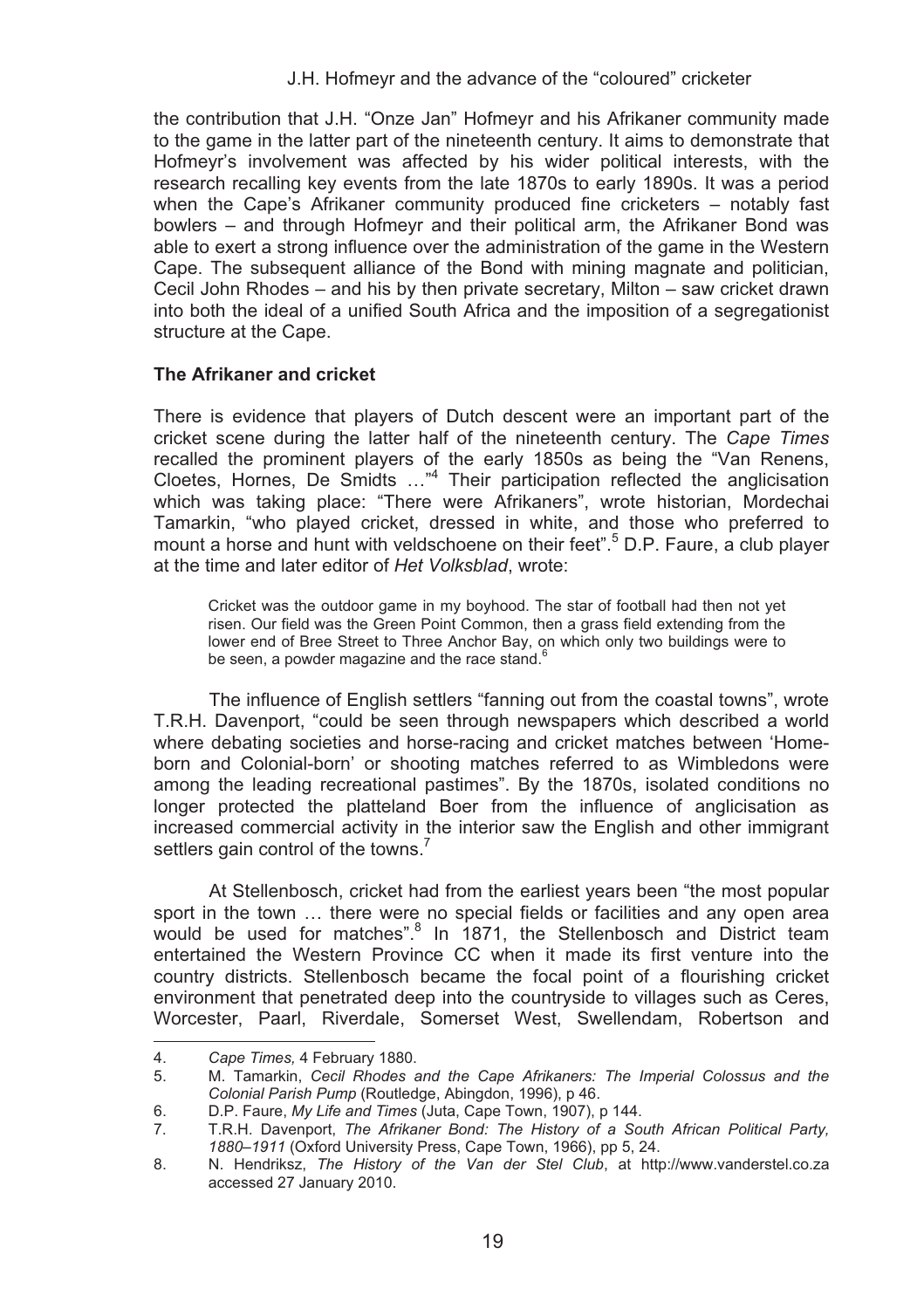Wellington. Blessed with space, good weather and a healthy, outdoor life, athletic young farmers developed an instinctive fondness for the English game. A report of the match played on Easter Monday, 1876, stated:

This noble game is becoming exceedingly popular in the Worcester district … The village-green swarmed with spectators of every sex, age and colour assembled to witness the much talked of cricket match between a Worcester XI and employees on the extension line.<sup>9</sup>

William Milton soon discovered in his first season at the Cape that the most feared team was the Stellenbosch CC. Comprised almost entirely of players from the Dutch-speaking sector of the white population, their impressive deeds occurred at a time when S.J. du Toit established the Afrikaner Bond, "the first fully fledged political party representing Cape Afrikaners' interests".<sup>10</sup> He also wished to promote the idea of "Afrikaners" being whites of Dutch, French or German origin who had since the seventeenth century been bound together by common experience and the Afrikaans language.11 J.H. Hofmeyr, the editor of the *Zuid Afrikaan*, provided a broader definition of the Afrikaner as "anyone who, having settled in this country, wishes to remain here to help to promote our common interests and to live with the inhabitants as members of one family". In time, the term would refer to Afrikaans-speakers as distinct from English and other nationalities.<sup>12</sup>

Mowbray and Rondebosch sent a combined team to Stellenbosch in early 1877 and were dismissed for 10 and 22 – L. Neethling and E.L. Schröder sharing the twenty wickets. When Sea Point visited Stellenbosch two weeks later, they bolstered their side with several star players from outside clubs. Their action prompted the *Cape Times* to comment: "In fact we have not seen such a strong eleven for some time and it was thought that the men from the Cape would gain an easy victory." It was not to be, because Schröder and Neethling made short work of the visiting batting line-up.

The bowling of Neethling in particular caught the eye – "first-class", said one report, "he is considered by good judges to be one of the best bowlers in the colony". It then added: "with the bat he can do nothing."<sup>13</sup> To an extent this summed up Stellenbosch's cricket. No side could match their attack but at times their batting proved brittle, and against the South African College they went down in a low-scoring game by 14 runs. Later in the year Stellenbosch demolished the Diocesan College, a team that had defeated the South African College comfortably the previous week. Stellenbosch dismissed the students from "Bishops" for 22 in their first innings with Neethling claiming six wickets for no runs in seven overs. He and Schröder then completed the humiliation by bowling out their opponents for 20 runs in the second innings.

<sup>9.</sup> *Cape Times*, 21 April 1876.

<sup>10.</sup> Tamarkin, *Cecil Rhodes and the Cape Afrikaners*, p 6.

<sup>11.</sup> J.H. Hofmeyr with F.W. Reitz, *The Life of Jan Hendrik Hofmeyr (Onze Jan)* (Van de Sandt, Cape Town, 1913), p 195.

<sup>12.</sup> V. Bickford-Smith, *Ethnic Pride and Racial Prejudice in Victorian Cape Town: Group Identity and Social Practice 1875*–*1902* (Cambridge University Press, Cambridge, 1995), pp 48–49.

<sup>13.</sup> *Cape Times*, 23 February 1877.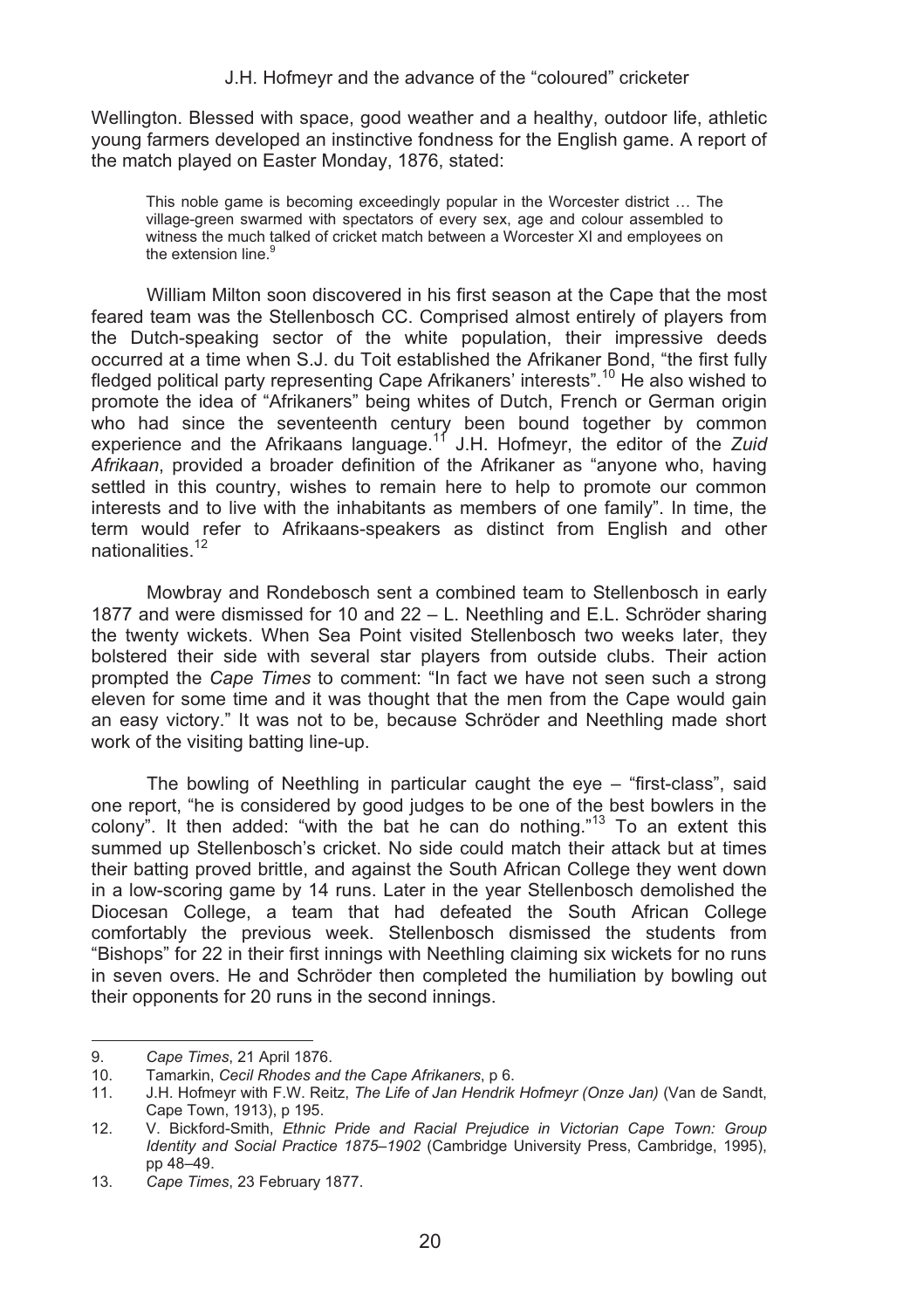Not long afterwards, the match of the season was played when the Western Province CC travelled to Stellenbosch to play the local team in early December 1877. Milton did not play but the *Cape Times* reported that "considerable interest was taken in the match, and numbers of people were on the ground to see the cracks of Western Province play".<sup>14</sup> No one was left in doubt as to the strength of a Stellenbosch side that won by nine wickets thanks largely to devastating bowling by the formidable Neethling (6/13 and 5/6) and Schröder (4/31 and 4/17). The Stellenbosch pair bowled unchanged and Western Province's second innings of 27 was over in 50 minutes – a matter of nineteen four-ball overs.

Neethling left Stellenbosch at the end of the year, having taken 66 wickets for 117 runs (average 1.77) against the area's top sides. He appeared to drift away from the game before resurfacing some years later at Worcester where he clean bowled six batsmen in the course of helping dismiss Wellington for a paltry 9 runs $15$ 

Milton played matches against Stellenbosch in the late 1870s and early 1880s. Of particular note was that he came up against Hofmeyr, who had broadened his interests to form the Dutch-speaking farmers' protection association, the Boeren Beschermings Vereeniging, and in 1879 won a seat in parliament from Stellenbosch. Hofmeyr had also maintained a strong interest in cricket since learning to play the game at the South African College and like Milton, believed strongly in the benefits of manly exercise. The two men would meet regularly over the years on cricket fields, in boardroom meetings and later, in the political sphere. They had much in common but like other English-speaking South Africans in the late 1870s and early 1880s, he was probably suspicious of Hofmeyr and might well have shared in the belief that the influential Afrikaner was "one of the hottest agitators, anti-English to the backbone".<sup>16</sup>

For a time, the editor of the *Cape Times*, Frederick St Leger adopted a cautious standpoint with regard to the Afrikaner and "for all his English jingoism, argued in an editorial that whites should take pride in their common heritage".17 St Leger's attitude would change, however, and during 1881 his newspaper attacked Afrikaner republicanism and accused Hofmeyr of "stirring up sympathy for the Transvaal in the Cape".18 *The Lantern* went further and called for the Hofmeyrs – the "reigning family of Cape Town" – to be "toppled from their throne".<sup>19</sup>

Despite the strength of Stellenbosch cricket, the Western Province CC did not see the country team as a priority when arranging matches and seasons went by without the sides meeting. Milton wrote of the "native talent of South Africa … which lacks nothing but opportunity for development" but did not appear to have the time or the inclination to attend to the needs of those clubs and players outside the suburbs.<sup>20</sup> He designed the fixture list to suit the Cape elite. The Western Province CC programme for 1880/81 included Batchelors versus Benedicts; Civil

֦

<sup>14</sup>*. Cape Times*, 19 December 1877.

<sup>15.</sup> *Cape Times*, 6 March 1888.

<sup>16.</sup> Tamarkin, *Cecil Rhodes and the Cape Afrikaners*, p 87.

<sup>17.</sup> Bickford-Smith, *Ethnic Pride and Racial Prejudice*, p 63.

<sup>18.</sup> Bickford-Smith, *Ethnic Pride and Racial Prejudice*, p 61.

<sup>19</sup>*.* Bickford-Smith, *Ethnic Pride and Racial Prejudice*, p 50.

<sup>20.</sup> *Cape Argus*, 18 October 1879.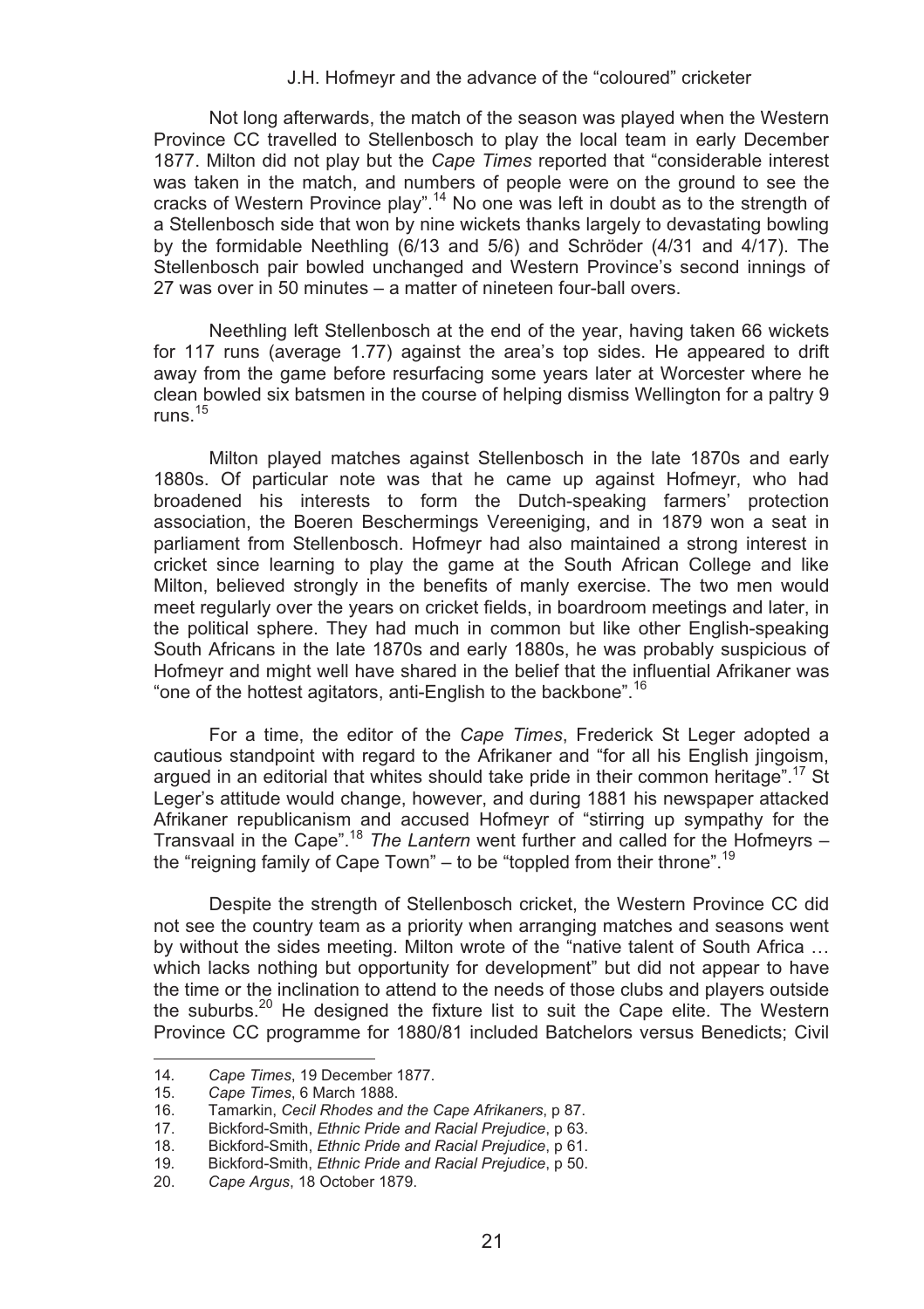Service versus All-Comers; Mother Country versus Colonial-born; Veterans versus Juveniles, as well as club games against the Diocesan College, South African College, Mowbray, Claremont and the South African College Past and Present. Effectively, it was a relatively short season – 13 November to 24 March – which involved matches within the suburbs, minimal travelling and the attraction of the 91st Regiment Band at all fixtures. The Western Province CC thus distanced itself from the town and country districts.

An inability on the part of Milton and the Western Cape's premier club to cater satisfactorily for the country districts pointed to a reluctance to play and encourage Afrikaners. It was a situation which Hofmeyr tried to prevent. He argued: "Only if both elements [Dutch and English] learn to respect one another, will the cohesive force of true national feeling be acquired".<sup>21</sup>

A letter to the *Cape Times* called for a cricket association and complained that "cricket is simply ruled by about four members who live in Wynberg".<sup>22</sup> The *Cape Argus* published a letter that stated: "No club should call itself the 'Western Province' unless it represents every club in the province."<sup>23</sup> The situation was not unlike that prevailing at the MCC of which it was once written that "to legislate for the vast cricket-playing community was ... too great a task for a single club".<sup>24</sup> The organisation under Milton resembled the MCC of the mid-nineteenth century: "… the run-down gentlemen's club straining to put its own house in order … new carpets and curtains and better facilities for the surge of new members which would bring in welcome new subscription money".<sup>25</sup> In both cases, the primary concern was for the club; the MCC relied on "the glitter of the great social fixtures between the schools and universities", $26$  while the Western Province CC also focused on its annual representative matches.

Despite the flawed administration, cricket continued to gain in popularity throughout the Cape Town region with numerous teams being fielded. Frustration was expressed that it was difficult for town clubs to break into the elite group that resided in the suburbs. There was also concern that the "mother city" showed a lack of interest in the cricket played in other centres of the colony, with the Western Province CC reluctant to enter teams in the Champion Bat tournaments during the 1880s.

## **Hofmeyr, cricket and politics in the mid-1880s**

Pilloried as being autocratic and self-interested, the Western Province CC had to bear much of the responsibility for a troubled period in Cape Town cricket. It had "established itself as the premier club and bid fair to become the MCC of South Africa", but said local player, Archie Difford, it would be "a promise unfulfilled owing to the transfer … of the cricket strength and prestige of the sub-continent to

<sup>21.</sup> Tamarkin, *Cecil Rhodes and the Cape Afrikaners*, p 54.

<sup>22</sup>*. Cape Times,* 22 August 1884.

<sup>23</sup>*. Cape Argus*, 4 September 1884.

<sup>24</sup>*.* S. Rae, *W.G. Grace* (Faber & Faber, London, 1998), pp 44–45.

<sup>25</sup>*.* T. Lewis, *Double Century: The Story of MCC and Cricket* (Hodder & Stoughton, London, 1987), p 133.

<sup>26</sup>*.* Lewis, *Double Century*, p 111.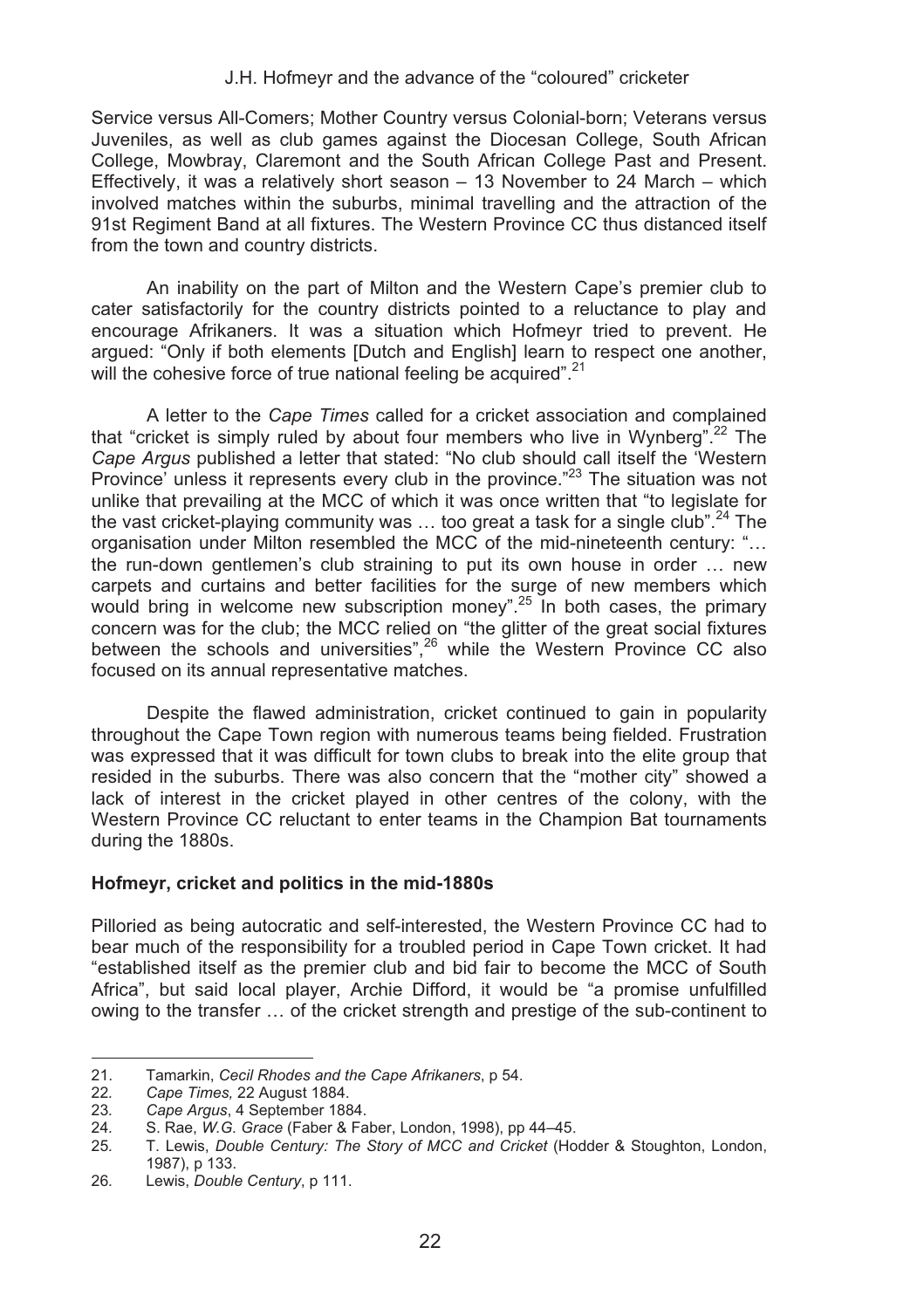Kimberley and later to Johannesburg".27 The apparent indifference displayed by cricket's governing body towards teams in the town and country districts contrasted with the attitude of the progressive and democratic Western Province Rugby Football Union. Led by Carlo Douglas-de Fenzi, the Union actively encouraged the participation of the Afrikaans-dominated districts and introduced the successful Country Challenge Cup.

Developments in cricket and rugby did not go unnoticed by Hofmeyr. His interest in cricket was well-known but "football he admired no less". He recognised the power of sport in not only "building up the youth of the nation" but in "unifying the two [white] peoples". Described as having "too nervous a temperament ever to have excelled at any branch of sport", Hofmeyr became a respected cricket administrator.<sup>28</sup> As president of the town-based Leeuwenhof CC from 1883, he was well acquainted with the strong bias in favour of the elite clubs that resided in the suburbs. His close ties with Stellenbosch also meant that he was suitably informed about cricket developments in the country districts. He therefore began his campaign to end the imbalances which existed by establishing an active club that welcomed both English and Afrikaans-speaking players. He had sufficient influence to make this possible.

In the mid-1880s, Hofmeyr was said to be the "the most powerful of all the Cape politicians … an ideological leader, with long-term aims which he cautiously yet tenaciously pursued".<sup>29</sup> He had been credited with countering the militant, anti-English rhetoric of the more extreme elements evident in Afrikaner mobilisation during the 1870s and early 1880s. $30$  In the same year as he took control of the Leeuwenhof CC, he merged his Boeren Beschermings Vereeniging with Du Toit's Afrikaner Bond to create a vibrant organisation that grew rapidly. Hofmeyr was then able to outmanoeuvre Du Toit and unite the majority of the Afrikaner members of the House of Assembly.

Away from his duties as a parliamentarian and community leader, Hofmeyr assembled his committee at Leeuwenhof CC. He had his brother-in-law, fellow Bondsman and member of the Legislative Assembly, D.C. de Waal, as vicepresident for several years, while gathering together an active support group. They comprised former Stellenbosch stalwarts in Paul van Coller, William Tindall and Marthinus Neethling, and included a diligent secretary in James Barry Munnik, who was the son of the godfather to James Barry Munnik Hertzog, a Boer general during the Anglo-Boer War and future prime minister of South Africa.

The key appointment to the committee was James Sivewright, the "Afrikaner from Aberdeen",<sup>31</sup> who left the Western Province CC to work under Hofmeyr, a man he deeply admired. Sivewright became the Leeuwenhof vicepresident, joined the Afrikaner Bond and was elected a member of the Legislative Assembly. He introduced himself to the constituents of East Griqualand West as an "independent", but according to one report, "Hofmeyr carries the measure of l

<sup>27.</sup> *Cape Times Weekly*, 4 January 1909.

<sup>28.</sup> Hofmeyr, *The Life of Jan Hendrik Hofmeyr*, p 31.

<sup>29.</sup> P. Lewsen, *John X. Merriman: Paradoxical South African Statesman* (Yale University Press, New Haven, 1982), p 99.

<sup>30.</sup> Bickford-Smith, *Ethnic Pride and Racial Prejudice*, p 42.

<sup>31.</sup> Tamarkin, *Cecil Rhodes and the Cape Afrikaners*, p 179.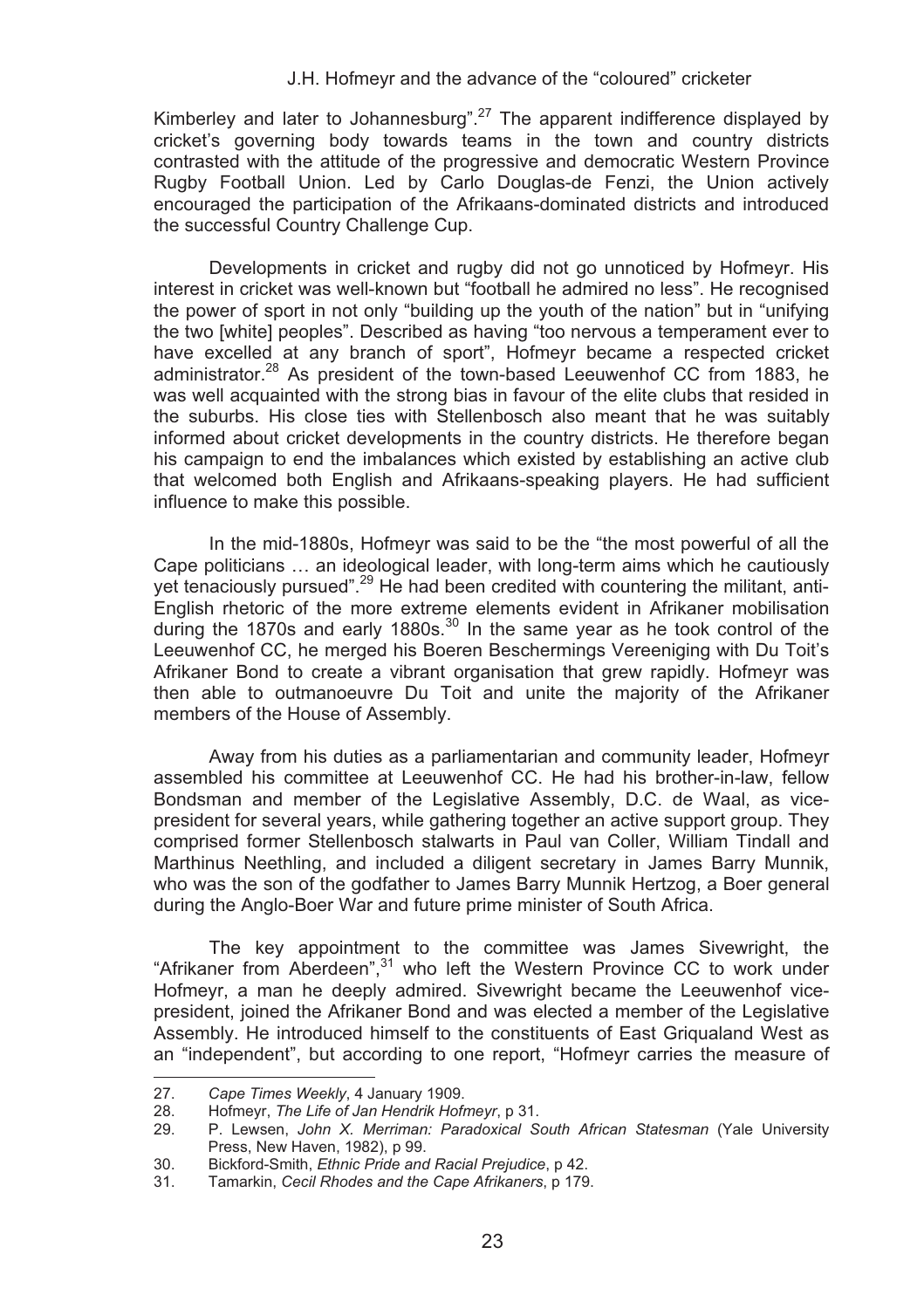the independence in his pocket book". $32$  Sivewright nevertheless emerged as a major player in South African politics, not only serving as a link between Rhodes and Hofmeyr but between the Cape and the Transvaal. His biographer, Kenneth E. Wilburn, points out that Sivewright was able to use "the Bond as a vehicle to gain access to Boer leaders<sup>", 33</sup> while historian, Phyllis Lewsen, notes that Sivewright became "prominent in the Bond's extreme illiberal faction and was very rich and influential ... Rhodes used him for his secret financial and political transactions but like Hofmeyr was aware of the mischief-making potential of this clever unscrupulous politician".34 "As a Dutchman", writes sports historian, Dale Slater:

Hofmeyr's espousal of the English game has wide and deep political resonances, foreshadowing his accommodation with Rhodes, but also pointing towards its limits in that he uses his political skills and influence not only to prevent the game becoming solely a vehicle for Englishness, but also to forge a place within the game for the Afrikaner.<sup>35</sup>

With the advent of organised Afrikaner politics from the late 1870s, they "were well poised to take advantage of their numerical superiority and to make their mark on the colonial state".<sup>36</sup> Hofmeyr sought Afrikaans solidarity in creating a party with moderate views that became the "most powerful single force in parliament".<sup>37</sup> Rhodes acknowledged the English to be "hopelessly divided" in the Cape assembly and endeavoured to gain the support of the Bond. It was not a straightforward task.

Tamarkin writes that between the parliamentary sessions of 1885 and 1886, Rhodes "more or less, completed his strategic volte-face, becoming converted more clearly to Cape sub-imperialism". It was a "conscious, concerted effort to win over Hofmeyr", a move that would "bewilder and frustrate his friends from the opposition … who could not figure out where exactly he stood politically". In time, Milton, who had become the officiating clerk to the Executive Council, would work closely with Rhodes and understand the arrangement with the Bond but in the 1880s it is likely that he would have been as puzzled as politicians on all sides. He observed from close quarters the irony of Rhodes trying to appease the Bond. The mining magnate was, after all, "among the founders of the jingoistic Imperial League which agitated for imperial intervention and provoked rage and resentment among Cape Afrikaners".<sup>38</sup>

Hofmeyr's position was no less complex, one in which he sought to secure equality between the white races but turned down a Colonial Office offer of a knighthood – "nothing would persuade him to take it".<sup>39</sup> He was prepared to

 $\overline{a}$ 

<sup>32.</sup> *Cape Times Weekly*, 5 October 1887.

<sup>33.</sup> K.E. Wilburn, *The Life of Statesman and Industrialist Sir James Sivewright of South Africa*, *1848*–*1916* (Edwin Mellen Press, Queenstown, 2010), pp 134, 147.

<sup>34.</sup> Lewsen, *John X. Merriman,* p 135.

<sup>35.</sup> Correspondence with Dale Slater, 11 April 2010.<br>36. Tamarkin, Cecil Rhodes and the Cape Afrikaners

<sup>36.</sup> Tamarkin, *Cecil Rhodes and the Cape Afrikaners*, p 63.

<sup>37.</sup> F. Walsh, *A History of South Africa* (Harper Collins, London, 2000), p 288; T.R.H. Davenport, *South Africa: A Modern History* (Southern Book Publishers, Bergvlei, 1989), pp 103–104.

<sup>38.</sup> Tamarkin, *Cecil Rhodes and the Cape Afrikaners*, pp 95–96.

<sup>39.</sup> *Cape Times Weekly*, 4 May 1887.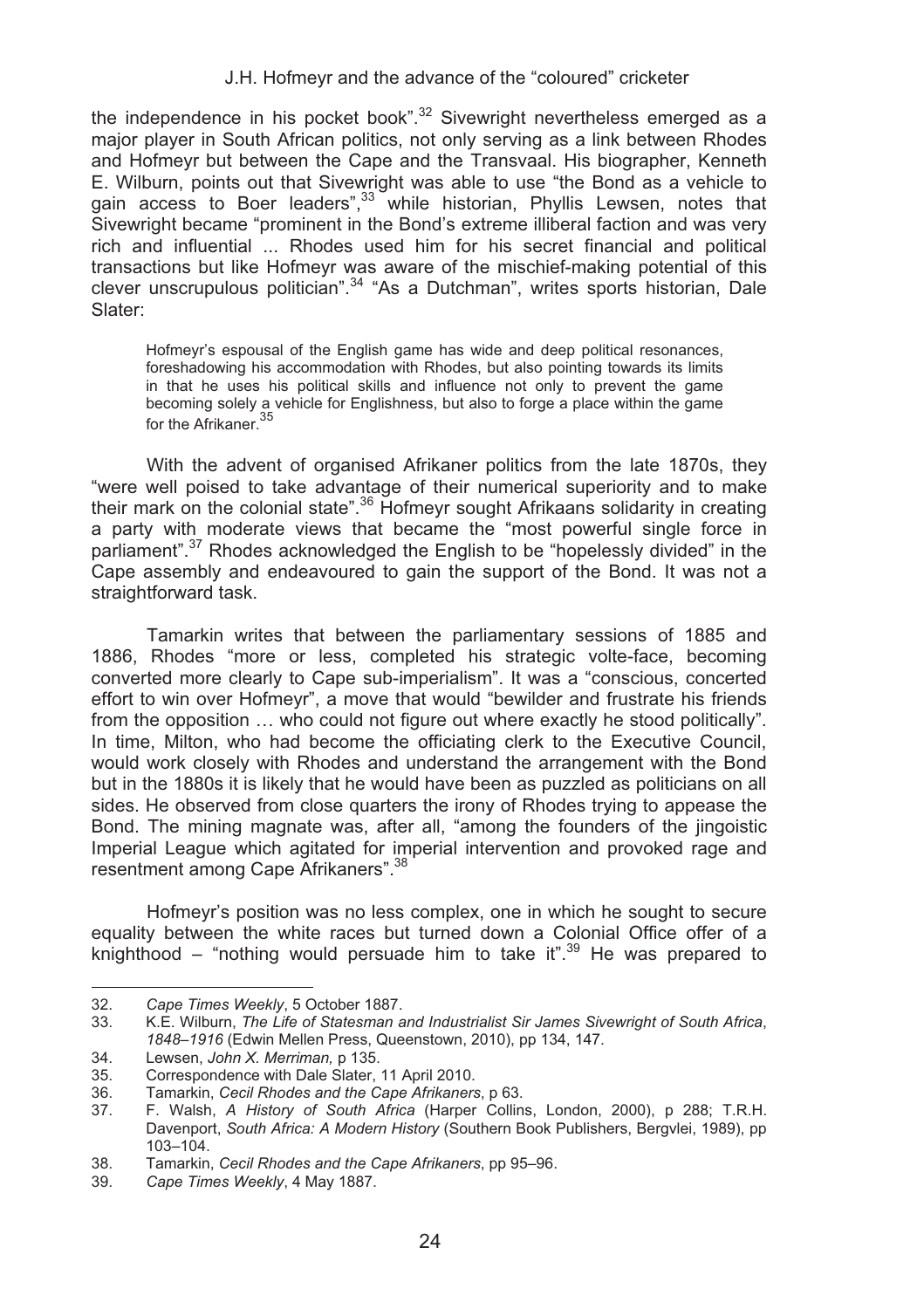remain a British subject "in the sense of subjection to law and authority and attachment to the cause of order" but with it all he was "not prepared to become an Englishman".<sup>40</sup> He was attracted to cricket because he appreciated the virtues of the game and wanted his people to play it. And, in order for this to become possible, he strove to provide the game with an administration that served as a chamber of fair debate. Politically, Hofmeyr "wanted at all costs to eliminate the Imperial factor in South Africa, that is the power of the British government to interfere in South African affairs to the embarrassment of a self-governing colony";<sup>41</sup> and on the cricket front he wished to curtail efforts to establish a governing body in the style of the MCC. A complacent Milton did not appear to realise until very late that Hofmeyr's involvement in the game would result in his club's cricket hegemony being challenged.

## **Confronting the Western Province CC**

Hofmeyr's opening move towards ending the Western Province CC's monopoly of the game was to establish a strong rival club through the amalgamation of Gardens and Leeuwenhof. At meetings to discuss the issues involved in the new arrangement, Gardens expressed the need to "have a name which would stamp it as a representative club of Cape Town"42 and Thomas Lawton emphasised the Leeuwenhof view that the new club should be "on par with the Western Province CC and give them a voice in South African cricket".<sup>43</sup> In September 1888, 53 members of the two clubs met under the chairmanship of Sivewright and agreed to form the Cape Town Cricket Club.<sup>44</sup> The clubs shared key posts in the new committee with Leeuwenhof providing Hofmeyr as president, Sivewright vicepresident and Munnik treasurer. The Gardens' representation included John J. Graham (vice-president), Louis Smuts (secretary), W.V. "Billy" Simkins (captain) and Carlo Douglas-de Fenzi (committee), all well-known personalities in Cape sport. As if to signal its intentions, the new club proceeded to outdo the Western Province CC in the quality of its patronage by featuring Sir Hercules Robinson, the high commissioner, as patron and the mayor and bishop of Cape Town as vicepatrons.

The Cape Town CC was the product of meticulous planning. The meetings ensured smooth execution, and their ultimate success could be measured by the fact that of the combined 85 members only five declined "to join the new club through dissatisfaction with the amalgamation".45 There was a genuine desire on the part of club leaders to improve cricket's administration in the area. Hofmeyr's commitment to the Cape Town CC could never be questioned. He served as its president for 21 years with his biographer recalling "how by means of his assistance the club managed to pull through many a financial difficulty … he would rather enter the bankruptcy court than allow the club to go under". And, it should

֦

<sup>40.</sup> Hofmeyr, *The Life of Jan Hendrik Hofmeyr*, p 84.

<sup>41.</sup> C.F.J. Muller (ed), *Five Hundred Years: A History of South Africa* (Academica, Pretoria, 1981), p 190.

<sup>42.</sup> *Cape Argus*, 11 September 1888.

<sup>43.</sup> *Cape Argus*, 18 September 1888.

The first Cape Town CC was formed on 28 December 1857.

<sup>45.</sup> *Cape Times*, 18 September 1888.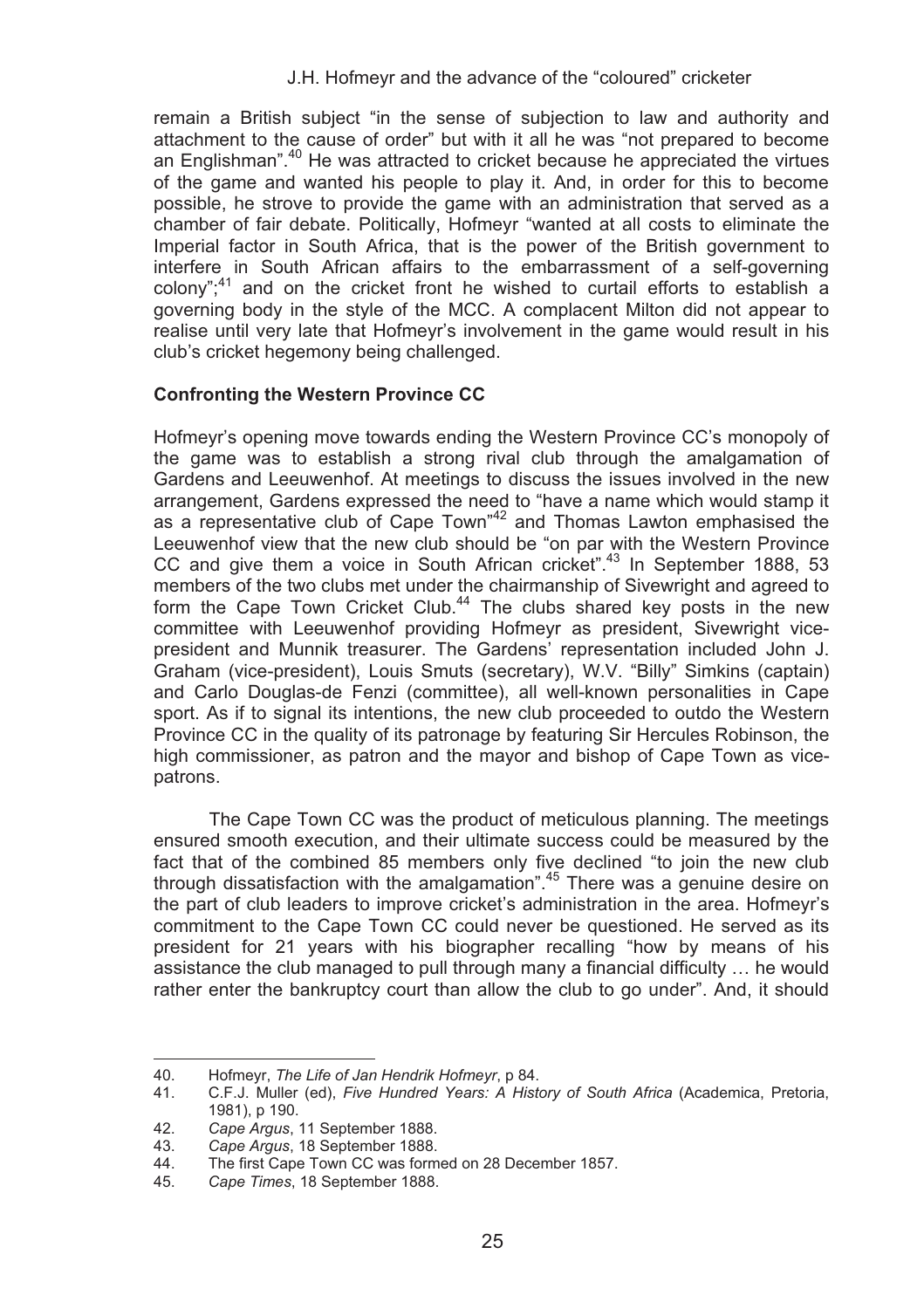be added, he was "eventually at his own desire carried to his grave by members of the club". $46$ 

Towards the end of 1888, the Cape Town CC decided to occupy a ground next-door to the Western Province CC. Several members of the club were active within the Western Province Rugby Football Union and able to facilitate an arrangement whereby the cricketers would sub-rent the proposed new rugby facility at Newlands during the summer.<sup>47</sup> It meant that the Cape Town CC had effectively reached a stage whereby it offered members a similar environment to that of the Western Province CC. The progress had been impressive and demonstrated organised, sometimes aggressive management that would challenge the dominant role of the region's senior club. For Hofmeyr, it was also a matter of bringing the white races together through creating cricket opportunities for those outside the orbit of the Western Province CC. His methods in administering cricket were consistent with his political stance where he regarded the recruitment of Englishmen as testament to the Bond's success. Addressing the May 1888 Bond Conference, he referred to progress in securing equality between Dutch and English: "If we  $\ldots$  follow this path we shall become one volk".<sup>48</sup>

During 1888/89, the first-ever English team visited South Africa. Milton was in charge of an enterprise which saw the tourists travel widely through southern Africa. Rhodes and Hofmeyr gave their support throughout: the significance of two Test matches against a unified South African team was not lost on them. Equally appealing were calls for cricket associations to cater not only for the Western Cape, but the wider population of southern Africa, an area encompassing the British colonies, Boer republics and high commission territories. Ironically, Milton was seen as the Cape's stumbling block insofar as unification was concerned. He opposed suggestions that cricket's administration be shared with other clubs, believing strongly that it was the Western Province CC's duty to set an example that other clubs should follow. He strove to build a bigger and better centre of cricket with its appropriate social conformity and racial exclusivity. Milton was secure in the knowledge that there would always be a steady supply of players as the club was traditionally first call for new arrivals and also had the pick of local talent.

The new challenge presented by the Cape Town CC was to be a vastly different proposition from previous criticism in the form of letters to the press. There were political undertones to Hofmeyr and Sivewright forming a club, and Milton and his committee were forced to react to the threat. They brought about some radical changes in order to improve the image of the Western Province CC and help maintain its position of authority. A notable shift in policy was the adoption of a different fixture list. There was a concerted move to play teams that the Western Province CC would not previously have considered worthy of a game. Battling, impecunious clubs such as Leytons, Darling, Wasps and St Mary's were granted matches as Milton's committee agreed to play two or three times every

 $\overline{a}$ 

<sup>46.</sup> Hofmeyr, *The Life of Jan Hendrik Hofmeyr*, p 84.

Milton was largely responsible for the new cricket ground at Newlands, which was opened on 2 January 1888.

<sup>48.</sup> Tamarkin, *Cecil Rhodes and the Cape Afrikaners*, p 73.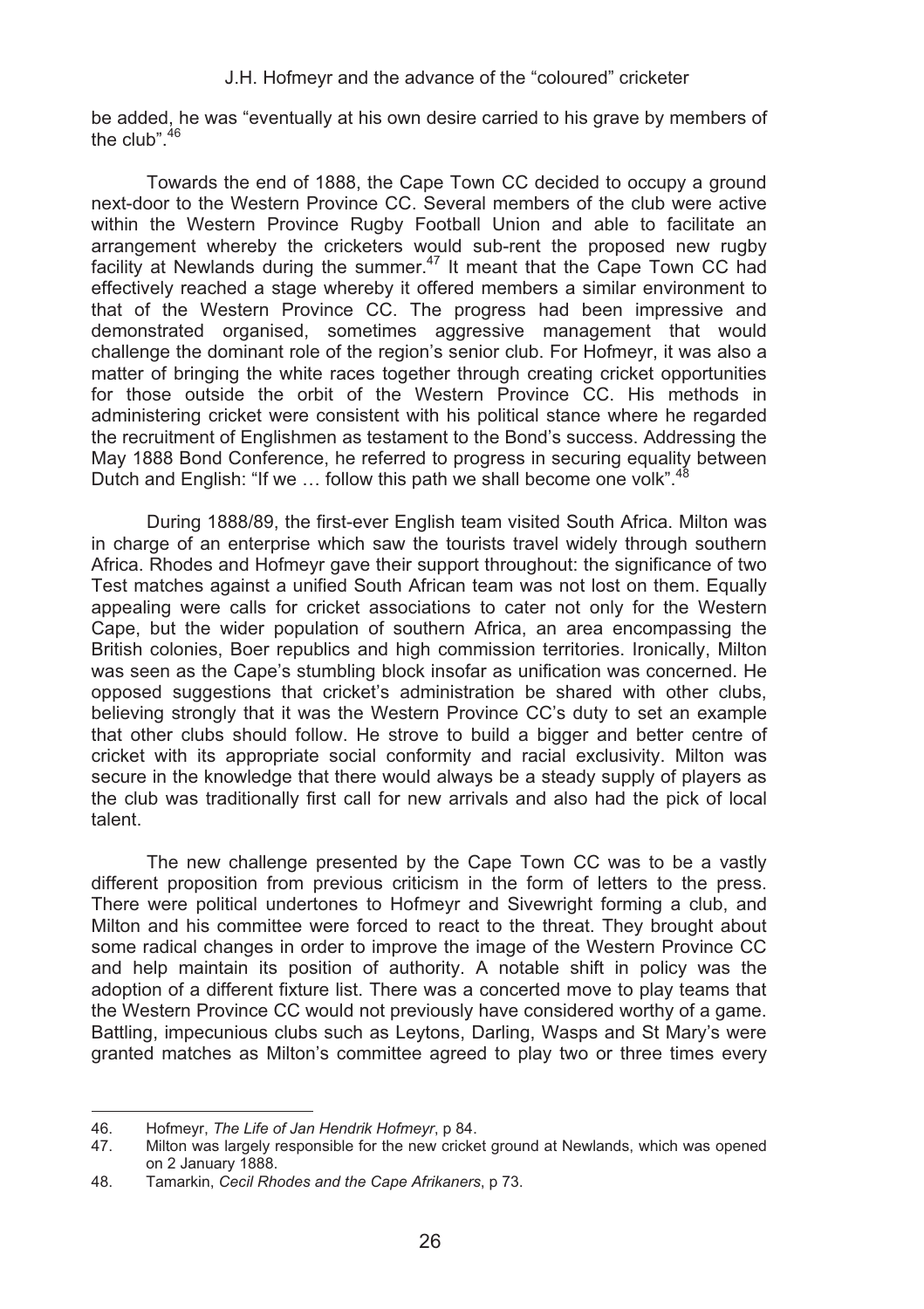week. The policy was not unlike that of the MCC which had recognised the need to spread interest in the English game by playing as far afield as possible.

There were also efforts to embrace Afrikaans-speaking cricketers. The fixture against Stellenbosch in 1889 was referred to in the press as "this annual match in which considerable interest is taken", while the regular appearance of Nicol Theunissen and Pieter de Villiers suggested a change of heart in the club's selection policy – quite apart from an immeasurable strengthening of the bowling attack. Theunissen had a great reputation: his impressive 34 wickets at an average of 9.23 was the key factor in the early defeats that were inflicted on Warton's team. His "considerable pace, and great knee-shaking, rib-roasting, finger-mangling bump" were considered essential to South Africa's cause in the Tests, but cricket's authorities failed to take into account a by-passed community's lack of interest in the matches. The fast bowler was refused time off from lectures in order to play in the inaugural Test at Port Elizabeth because his professor thought "*sulke speelitjies* (sic)" (such little games) were a waste of time.

Taking Theunissen and De Villiers on board made the Western Province CC well-nigh unbeatable in a season which heralded the onset of an important rivalry. Hofmeyr realised that his team would have to prove itself in the most demanding of clashes and he offered to treat his players to dinner if they should gain a victory. The first three encounters were lost although the *Cape Times* admitted "the losses did not represent the true strength of this rising club".<sup>49</sup> The Western Province CC relied heavily on the bowling prowess of its two Afrikaners. A five-run win in the second match was attributed to Theunissen's impressive 7 for 45 in 24.2 overs, while De Villiers set up the third success with a match analysis of 10 for 25. The tide eventually turned in January 1890 when Cape Town declared at 147/ 8 and then bowled out a full-strength Western Province CC for 68.

The victory was relevant from a cricket point of view but Hofmeyr knew the groundwork was not complete. His club wanted a say in the administration of the game and their opportunity came in response to events that were taking place. The Wanderers Club of Johannesburg was arranging a tour by the Australian team and contacted the Western Province CC in order to assess interest at the Cape. Milton's spokesman, Advocate Lynedoch Graham favoured "the adoption of a bold course, and stated that the [Western Province CC] should guarantee the whole sum themselves". He failed to see what "good could be done by the calling of a general meeting of cricketers" as his club would simply be asked to make all the arrangements. Displaying surprising naivety towards the state of affairs in local cricket, Graham felt convinced that the majority of cricketers "trusted the Western Province CC and were glad to leave their interests in the hands of the club". Ned Steytler, who was also a member of the Claremont CC, thought Graham's interpretation was provocative. He said that "the Western Province CC was usurping its authority to a certain extent in taking this thing entirely in its own hands". He argued that there had been "numbers of letters" and articles in the papers on the subject of the Western Province CC's tendency to make decisions without consulting the other clubs.<sup>50</sup>

l

<sup>49.</sup> *Cape Times Weekly*, 14 February 1889.

<sup>50.</sup> *Cape Times Weekly*, 26 February, 1890.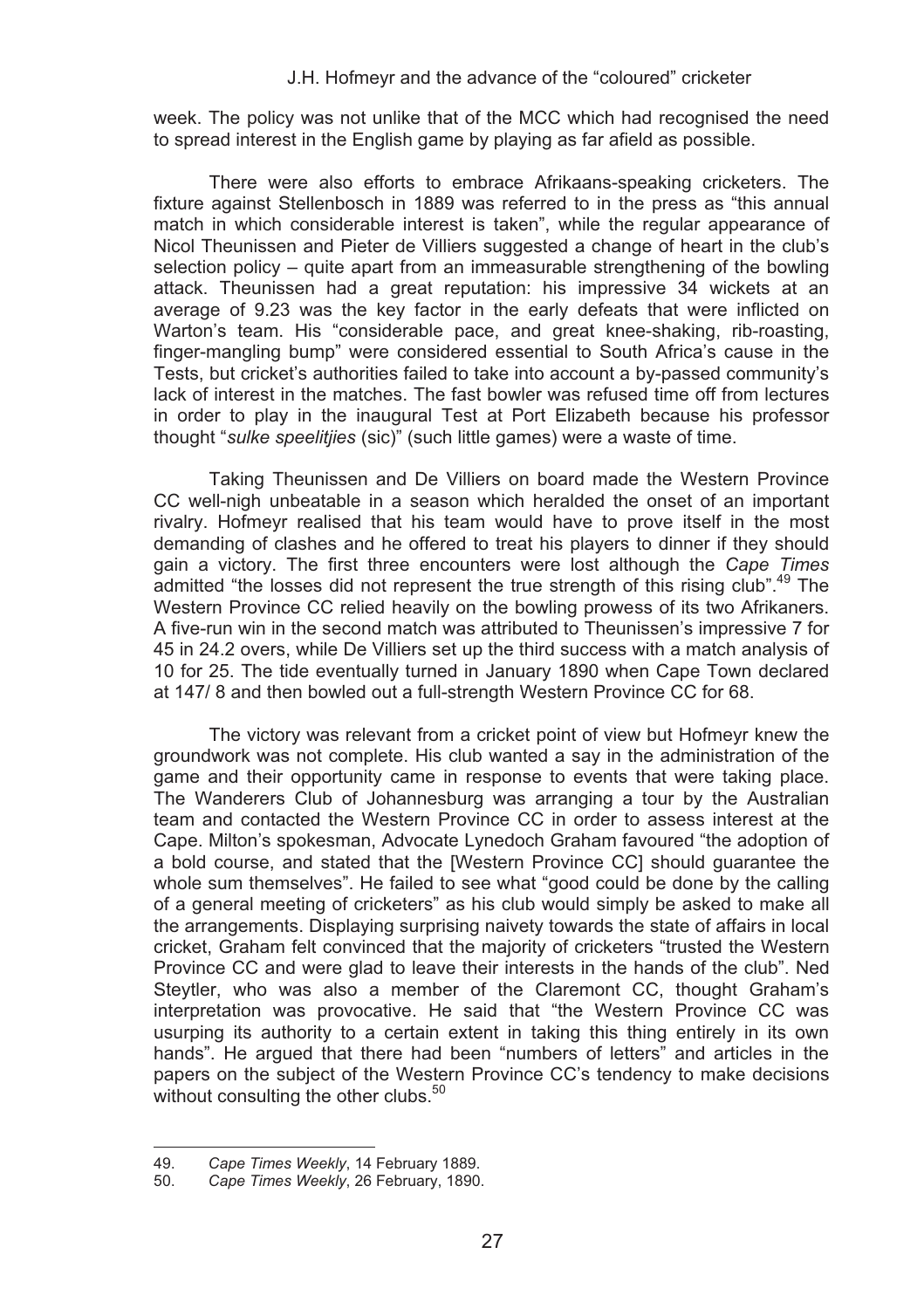The Cape Town CC responded at a special meeting on 12 March 1890. There were complaints that the Western Province CC was making no effort to consult with Cape Town clubs in preparing for the proposed tour. Simkins called for a meeting of clubs to protest against the Western Province CC's actions but Hofmeyr avoided confrontation at that stage by declaring there was insufficient time for such action. Instead, a resolution was drawn up which read:

During the past season the necessity has been frequently urged on members of your committee by members of the club and of other clubs to take some steps to wrest from the Western Province Cricket Club the apparent monopoly which they hold in regard to the administration of cricketing matters in the Western Province, and obtain equal representation for all first-class local clubs on some duly constituted board in whose hands the sole management of such matters should rest.<sup>5</sup>

The *Cape Argus* commented that the "undignified squabbles only go to emphasise the long felt want of a cricket association",<sup>52</sup> but its establishment depended on Hofmeyr and Sivewright gaining the co-operation of Milton and his committee. There was no clear indication as to how much discussion was taking place behind the scenes but Hofmeyr with "a natural gift for lobbying and for grass-roots organisation",<sup>53</sup> was able to make use of his vice-presidents, Sivewright (who knew Milton well) and John J. Graham (older brother of Lynedoch) in ensuring the Western Province CC fell into line.

Although Milton was keen to maintain the Western Province CC's position of significance, the attraction of sport as a vehicle for nation-building was being spelt out to him by Sivewright who was acting "as the major facilitator between Rhodes and Hofmeyr".54 Milton's narrow cricket world stood for little when he realised that Hofmeyr and Rhodes shared the vision of unifying southern Africa into a single political and economic system. It determined much of their political strategy, with sport giving impetus to their plans through the establishment of the South African Rugby Football Board in 1889, and the move towards a similar body for cricket.

The formation of the South African Cricket Association at a meeting held at Glover's Athletic Bar in Kimberley on 9 April 1890 was a breakthrough and given wide publicity at a time when dramatic developments were taking place. The boom experienced on the Witwatersrand in the previous two years was over, with rising unemployment and a general collapse in morale which ended plans to invite the Australian cricketers. Monty Bowden, a bankrupt stock-broker who had captained England in the Second Test during the 1888/89 tour, joined other provincial players in Rhodes's Pioneer Column which hoped to take advantage of the fabled riches of ancient Ophir. The Mashonaland venture was made possible through the grant of a Royal Charter; the setting up of the British South Africa Company and the financial strength of De Beers. Together, they gave Rhodes immense powers in forging ahead with his northern objectives although he later admitted that he could not have done it without the support of Hofmeyr's Afrikaner Bond.<sup>55</sup>

<sup>51.</sup> *Cape Argus,* 18 August 1890.

<sup>52.</sup> *Cape Argus,* 1 August 1890.

<sup>53.</sup> Lewsen, *John X. Merriman*, p 83.

<sup>54.</sup> Wilburn, *Sir James Sivewright of South Africa*, p 150.

<sup>55.</sup> Tamarkin, *Cecil Rhodes and the Cape Afrikaners*, p 86.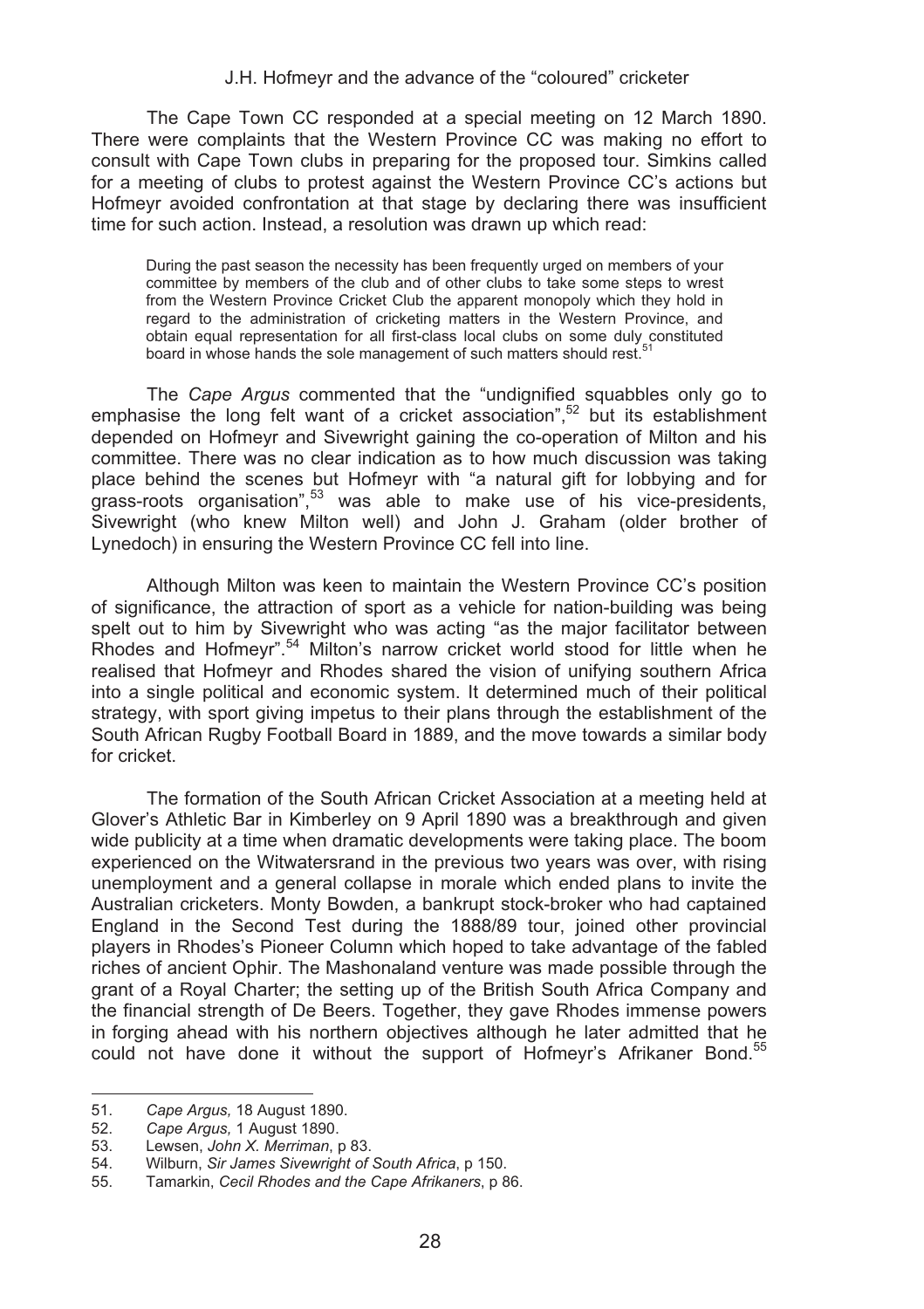Sivewright was not only involved in the consummation of the relationship between Rhodes and the Bond but would help negotiate the construction of the railway through Bechuanaland, an important factor in securing the Charter.

The new political alliance that Rhodes formed with Hofmeyr secured him the Cape premiership after the fall of the Sprigg cabinet in mid-July 1890. Rhodes was seemingly fully converted to the Bond's point of view "on vital issues affecting it, like agricultural protection and 'native policy'".56 Hofmeyr was content to turn down the opportunity to form a government, stating he was not prepared to head "an irresponsible majority". He preferred to back "men with good sound *Afrikander* views" who were able to make judgements themselves.57 The Afrikaner Bond did not have an absolute majority – in 1890 it could call on 37 out of 76 members in the House of Assembly – but an alliance with Rhodes was to their "mutual advantage" because he was largely dependent on Hofmeyr. Once in power, Rhodes put together a broad coalition that included liberals and members of the Afrikaner Bond but it rarely happened that "a proposal was submitted to the House without having been placed before the *Afrikander* leader".<sup>58</sup>

#### **Hofmeyr masterminds the formation of Western Province Cricket Union**

Less than two months after Rhodes became prime minister, Hofmeyr turned to the next stage in the reconstruction of the Cape's cricket administration. His aim was to establish a cricket association that would represent the clubs. Hofmeyr worked closely with Sivewright, one of two Bondsmen in Rhodes's cabinet and, as a former chairman of the Western Province CC, familiar with its methods. An agreement was reached whereby the Western Province CC was allowed a full role in proceedings and therefore seen as a key participant in orchestrating a new cricket structure at the Cape. Hofmeyr aimed to use Milton who was not only the best-known personality in Cape cricket, but had recently been appointed acting secretary in the Prime Minister's Department. The "worldly Afrikaner leader" as Phyllis Lewsen described Hofmeyr "took men as he found them and readily exploited their weaknesses".<sup>59</sup> The presidency of the proposed new provincial union was thus offered to Milton who was handily placed to be kept in check by Rhodes and Hofmeyr.

Progress was rapid. At the Western Province CC's annual general meeting on 4 August 1890, members were asked to approve "the formation of a local cricket union and that the committee be authorised to consult with the representatives of other clubs with regard thereto and elect representatives". $60$ Advocate Graham, who was in the process of winning fame as a criminal lawyer, was then nominated to represent Milton at a meeting to consider the establishment of a provincial body. They were positive steps forward and when the Cape Town CC met again on the 18 August 1890, Sivewright was able to report that the Western Province CC "readily fell in with the idea of unification". The Cape Town CC was by this stage driving the changes that were taking place, which l

<sup>56.</sup> Tamarkin, *Cecil Rhodes and the Cape Afrikaners*, p 127.

<sup>57.</sup> R.I. Rotberg, *The Founder: Cecil Rhodes and the Pursuit of Power* (Oxford University Press, Oxford, 1988), p 341.

<sup>58.</sup> Davenport, *The Afrikaner Bond*, p 105; Lewsen, *John X. Merriman*, p 139.

<sup>59.</sup> Lewsen, *John X. Merriman,* p 98.

<sup>60.</sup> *Cape Argus*, 5 August 1890.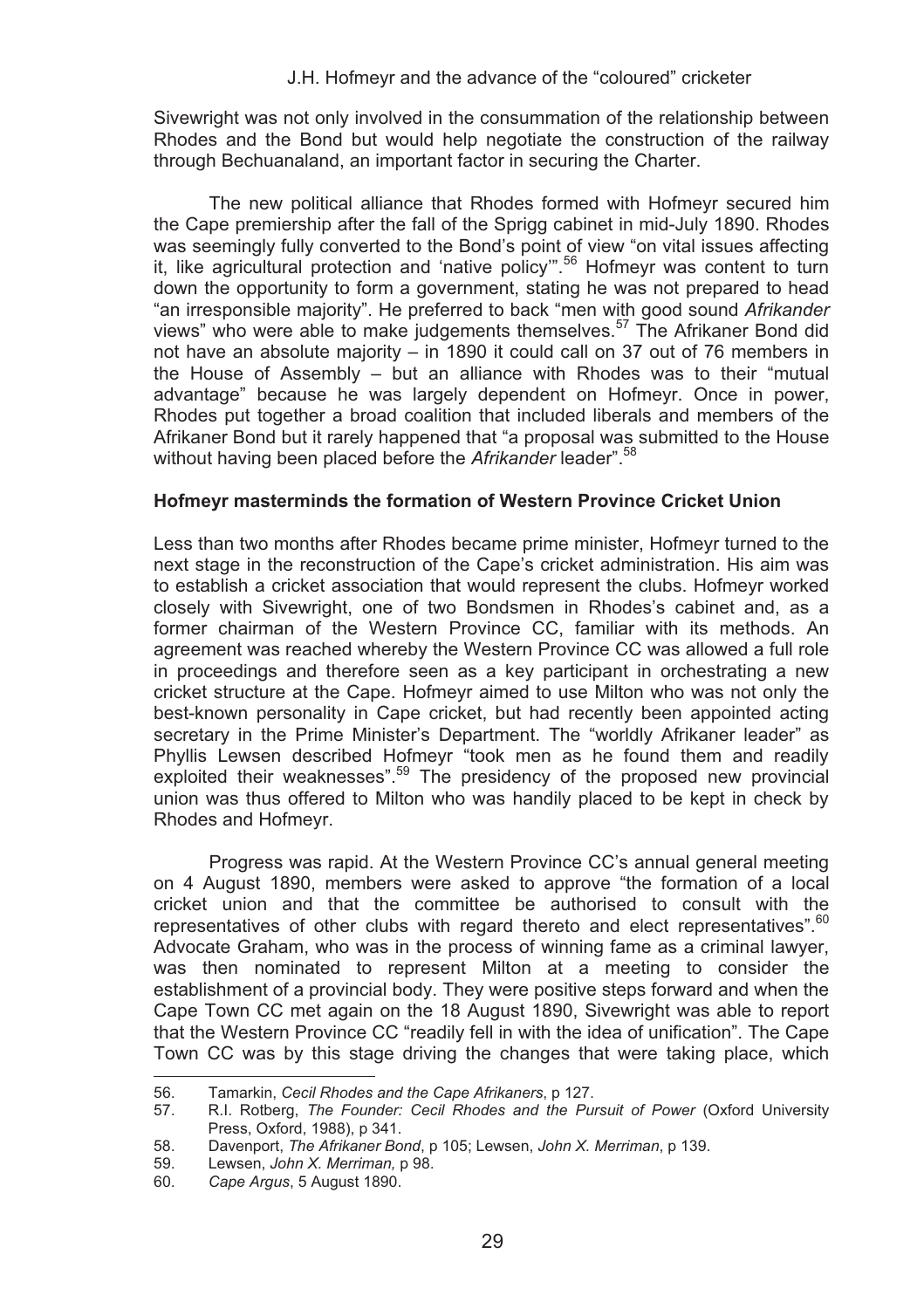prompted Louis Smuts to state that it had "won for itself a position … which has exceeded the expectations of the most sanguine members".<sup>6</sup>

The formation of the Western Province Cricket Union became a reality at a gathering of delegates from leading clubs at the Thatched Tavern on 5 September 1890. Graham chaired a straightforward meeting as delegates from the clubs had already met to frame rules for the governing body so that the new constitution could be "regarded as an accomplished feat". It had been agreed that the Western Province CC should have four delegates to the Union; the Cape Town CC two; Claremont two; and Sea Point one. A quorum would consist of representatives from at least three different clubs. It was further unanimously agreed that Milton be elected president of the Union with Pieter de Villiers as the secretary and treasurer.<sup>62</sup> The appointment of De Villiers, who was also a paid assistant secretary of the Western Province CC, meant Milton and Lynedoch Graham had engineered an effective six votes against the five of the other delegates.

The composition of the committee might have been contentious but the general mood in cricket circles was one of optimism. Hofmeyr could be credited for masterminding the unification of Western Province cricket and, to an extent, reining in Milton. It reinforced John X. Merriman's description of Hofmeyr as "the Mole – an industrious little animal … You never see him at work, but every now and then a little mound of earth, thrown up here and there, will testify to his activities".<sup>63</sup> The remark offended Hofmeyr but the methods he used to "unite" cricket had ensured a smooth transition. Clubs would at last have their say in the administration of cricket in the region, while Hofmeyr was in a position to oversee Milton's leadership.

Cricket's administrators realised that they would have to prove themselves, particularly against their progressive rugby counterparts. Theunissen did not stay long at the Western Province CC because he turned to rugby and led Stellenbosch to victory over the Villager Club at the opening of the Newlands rugby ground in May 1890. In one of his last cricket appearances, he agreed to play for a Stellenbosch XI against Hofmeyr's team in a fixture that would become an annual affair. The president of the Afrikaner Bond saw his "family" side build a large first innings lead, only for Theunissen to enter the fray in the second innings and take eight wickets (all clean bowled) for 7 runs. $64$ 

Hofmeyr also saw Stellenbosch come close to defeating the British Isles rugby team that toured South Africa in 1891, but an English cricket tour the following summer did not produce similar encouragement. Milton hoped to satisfy the country districts by arranging for their best 22 to take on William Read's team at Stellenbosch. A side was selected that included players from Stellenbosch, Worcester, Swellendam, Paarl, Robertson, Ceres, Caledon and Malmesbury, but Milton deemed it necessary to ask Captain Townley Wright, the archetypal Englishman and secretary of the Western Province CC, to lead the largely Afrikaans-speaking team. Wright offered little as a player and local supporters,

 $\overline{a}$ 

<sup>61</sup>*. Cape Argus*, 19 August 1890.

<sup>62.</sup> *Cape Times*, 6 September 1890.

<sup>63.</sup> Lewsen, *John X. Merriman,* p 98.

<sup>64.</sup> *Cape Times*, 9 February 1892.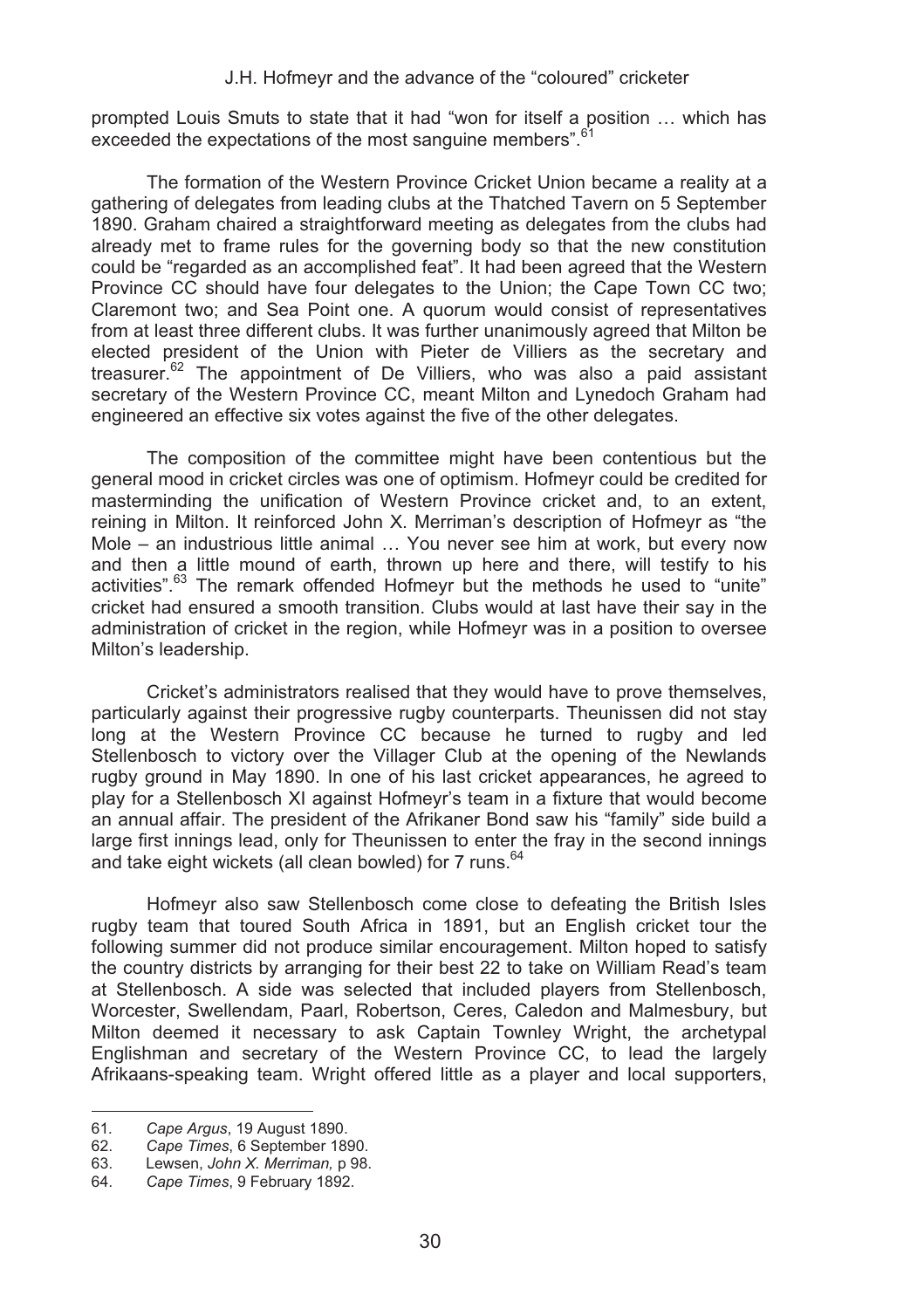who had seen their rugby men give the British a fright, were most disappointed by the performance of the cricketers. The *Midland News and Karoo Farmer*: reported that "scathing criticisms have been penned" on a match which drew "public disgust".<sup>65</sup>

#### **The position of the Cape's "coloured" cricketers**

At a time when English and Afrikaans-speaking cricketers sought to unify the game, there was also the question of the "coloured" cricketers. They had for many years been an active part of Cape cricket. As early as 1873, reference was made to the "cricketing glories of the Parade". It was there that Her Majesty's servants would fire "blank cartridge in the mornings at the Masonic Hotel, and round shot at one another in the shape of cricket balls in the evenings". And, said the writer, "skirmishing round their serried ranks on every patch of green [were] crowds of small boys of all colours playing cricket".<sup>66</sup> The Parade provided much enjoyment but the authorities were conscious of mounting opposition to the games being played there. Complaints were voiced such as that of "Vally" who wrote to the *Cape Times* in 1884:

I have no wish to interfere with certain "darkeys" who play what they call "cricket" on the Parade every afternoon; but I would be glad if some arrangement could be made whereby passers-by – especially ladies – would be protected. No matter how many or who passes, they stop for no-one …67

In no time, restrictions were placed on where games could be played. By 1890 the "cricketing glories of the Parade" were over because ball-playing was prohibited altogether. An article in the *Cape Argus* commented: "The stern Town Council has decreed that little boys shan't play cricket or football on the Parade any longer [and the youngsters] may now seek other means for letting off steam even more objectionable to the City Fathers." It concluded, "It is an unwise thing to place too heavy restrictions on youthful sports".68

The situation was a little more complicated than simply preventing children from having fun. The "coloured" Star of South Africa and other clubs that made use of the space for practices were targeted by one councillor who referred to them as "great hulking fellows who ought to be at work". Attitudes hardened as cricket became part of the discriminatory tendency of Empire. The Council led the way and pressure was placed on the clubs to demonstrate where they stood with regard to the colour question. It was well-known that the Western Province and Cape Town cricket clubs allowed Malay cricketers to play on their respective grounds at Newlands. It brought in much-needed revenue.

An important issue arose when the Malays asked their white counterparts to assist them in preparing for an inter-town tournament in mid-February 1891. The Cape Town CC committee chaired by Joe Lodge acceded to the request, only for the hierarchy – Hofmeyr and Sivewright – to veto the arrangement. Four days after the meeting was held, the *Cape Times* announced that the newspaper was

l

<sup>65.</sup> *Midland News and Karoo Farmer*, 22 March 1892.

<sup>66. &</sup>quot;An Old Peripatetic: Cape Town and Cricket", *Cape Monthly*, 6, 1873, pp 162–163.

<sup>67.</sup> *Cape Times*, 29 January 1884.

<sup>68.</sup> *Cape Argus*, 1 November 1890.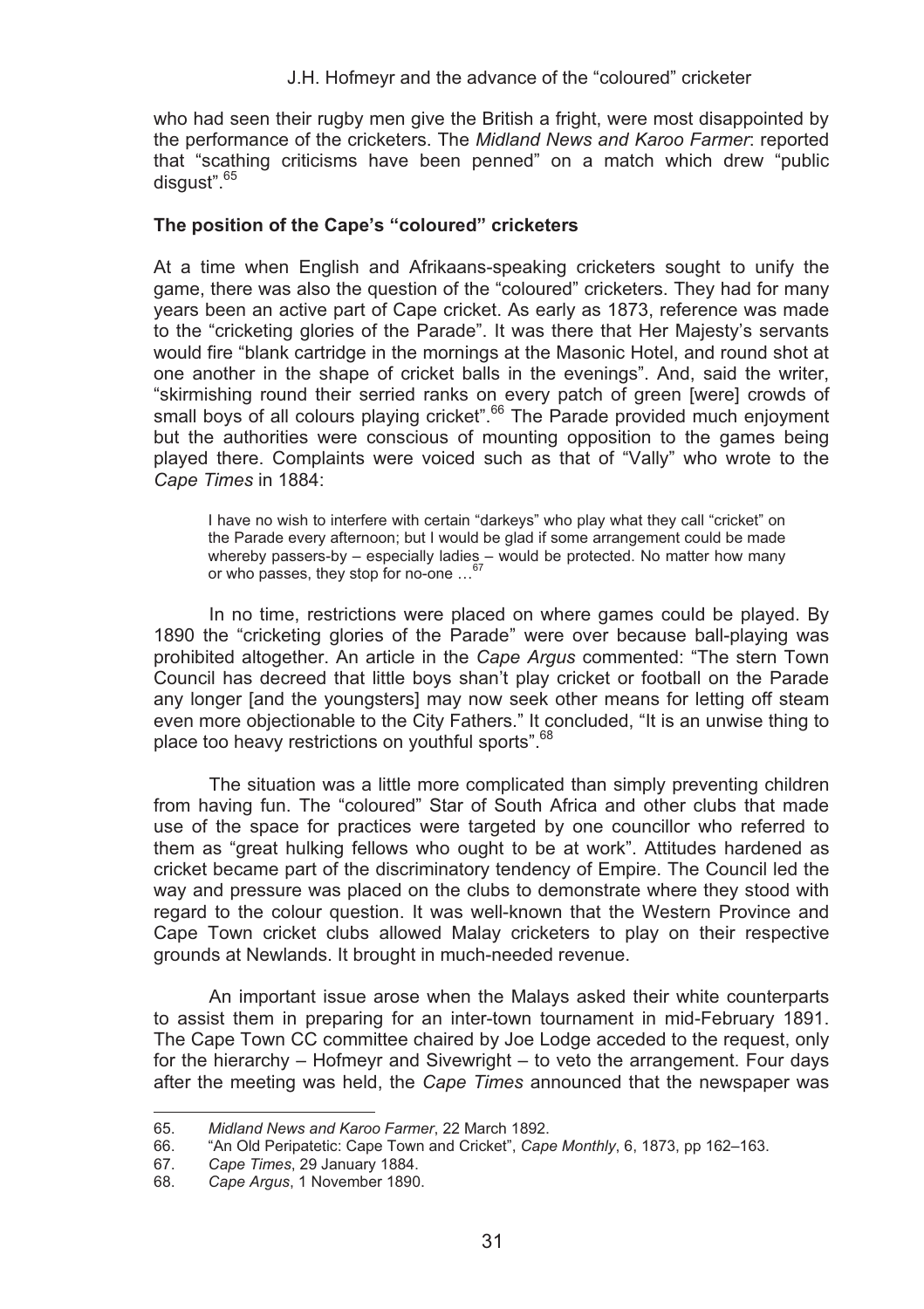"authorised to state that the club have declined to play their team against the Malays". It continued: "To us there appears no reason whatever why the wellbehaved cricketers of the Malay community should not be occasionally met by European exponents of the British national game, which our coloured neighbours show such a commendable desire to emulate." It went on to mention that the English had welcomed the Parsees; the Eclectic Club in Kimberley had played fixtures with the Malays and "in Natal the natives play European colonists".<sup>69</sup>

While Hofmeyr valued cricket for its integrative powers insofar as the white races were concerned, he also made use of it as a divisive force. "In sport, he repeatedly declared there was no politics", $70$  yet his Cape Town CC provided the first indication of an "official" position being taken on mixed cricket. Hofmeyr's approach to cricket was in line with his political standpoint because the Afrikaner Bond had already established a "guidance of Providence clause" that excluded coloureds and Africans from its membership.<sup>71</sup> A number of white cricketers opposed the decision taken by the Cape Town CC and fielded "European XIs" against Malay teams. The fixtures attracted interest and the Malay community attended in considerable numbers, but the arrangement did not last.

When Rhodes and Hofmeyr came out in support of segregation in the 1890s, cricket was soon linked with official racist ideologies and policies. Hofmeyr worked for some time during 1892 and 1893 on the Franchise Bill that initially "aimed at a direct restriction of the non-tribal African vote" and would go on to question "whether coloureds were to be embraced as part of the 'South African' dominant grouping or would join Africans in the political cold".<sup>72</sup> The debate was "long and strenuous" but thanks to co-operation between Rhodes and Hofmeyr, the Bill received the support of the Cape parliament and, significantly, the press in England who saw it as "a matter of policy" rather than a race question. It would be "the precursor of a better understanding between the two great European races … they could talk of a United South Africa in its best sense". Furthermore, the line of demarcation could be "drawn between the coloured barbarian and the civilised European".<sup>73</sup>

Cape "liberalism" was "always a minority creed", writes historian, Shula Marks, "and a rather frail one at that". It was increasingly challenged, largely because of white alarm at the influx of "migrant workers into the colony's towns", the influences of "Social Darwinism", and "the strains of rapid social transformation". By the 1890s, people of colour who had become westernised were beginning "to find the foundations of their world shaken, their dreams of incorporation into a common colonial society betraved".<sup>74</sup>

<sup>69.</sup> *Cape Argus*, 15 February 1891.

<sup>70.</sup> Hofmeyr, *The Life of Jan Hendrik Hofmeyr*, p 31.

<sup>71.</sup> Wilburn, *Sir James Sivewright of South Africa*, p 132.

<sup>72.</sup> R. Parry, "Black Cricketers, White Politicians and the Origins of Segregation at the Cape to 1894", in Murray and Vahed (eds), *Empire and Cricket*, pp 40–41.

<sup>73.</sup> Hofmeyr, *The Life of Jan Hendrik Hofmeyr*, pp 436–437.

<sup>74.</sup> S. Marks, "Class, Culture, and Consciousness in South Africa, 1880–1899", in R. Ross, A. Kelk Mager and W. Nasson (eds), *The Cambridge History of South Africa*, *Volume 2, 1885*–*1994* (Cambridge University Press, Cambridge, 2011), p 144.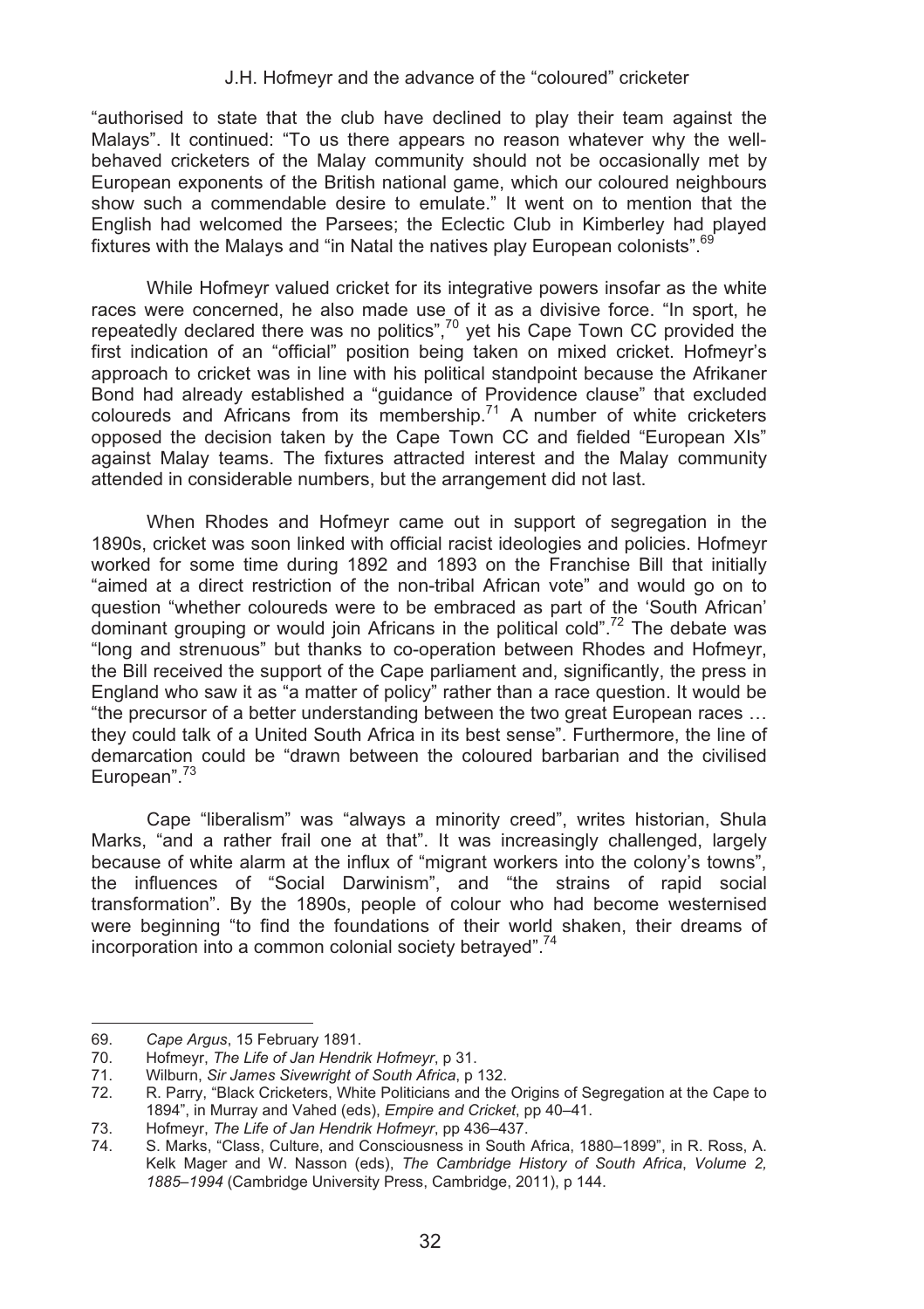## **The Hendricks affair**

Harry Cadwallader, a Cape Town journalist and the secretary of the South African Cricket Association, arranged the first cricket tour to England in 1894. He was keen to select H. "Krom" Hendricks, a coloured fast bowler, but was well aware that any decision to include a player of colour in a "national" cricket side flew in the face of political developments taking place. The Cape, however, was preoccupied with preparations for an election at the beginning of 1894, whilst Milton had resigned as president of the Western Province Cricket Union in order to take on new responsibilities. In late 1893, Milton was maintaining the prime minister's office because Rhodes had travelled north to monitor progress in the war that was looming in Matabeleland. On 1 November – three days before Bulawayo fell to Dr Jameson's troops – Cadwallader sensed the momentum was with him. He initiated controversy with guns blazing by nominating the sixteen players he thought should tour England. He chose Hendricks as one of a quartet to spearhead the bowling and then followed up his shadow selection by suggesting "the inclusion of a Malay may cause rabid colonists to change colour".<sup>75</sup>

The issue sparked widespread interest. Hofmeyr, the power behind the Cape government and Western Province cricket, was immersed in election matters but no doubt debated the position of Hendricks at one of the "little conferences" in which he participated most mornings. Hofmeyr and Rhodes were "early risers, and it was the usual thing for the two men, often joined by Mr Sivewright, to take a ride on horseback together before the town was astir".<sup>76</sup> Not long after Rhodes's return from Matabeleland, it was decided that Milton should return to active cricket administration and ensure the imposition of segregationist policy was not obstructed by the individual advancement of a coloured cricketer. Milton was appointed chairman of the Western Province Cricket Union selection committee and thus responsible for a final decision on the nomination of Hendricks.

In early 1894, the Cape government was moving towards a clear segregationist policy highlighted by the "momentous and complicated" Glen Grey Act which regulated the lives of black dwellers in the Eastern Cape. Historian, Robert I. Rotberg, writes that it was "conceived by Rhodes … drafted by Milton", but that there had been "extensive consultations" with Hofmeyr.<sup>77</sup> It is further reported that "the ideals embodied are those of Hofmeyr rather than those of Rhodes".<sup>78</sup> The Act which promised "to extend the Cape's net of ever-tightening segregation",79 reduced the size of properties owned by blacks and provided a means through which they would work for whites, thereby fostering an increased labour force for the mines. According to historian, Saul Dubow, it was "freighted

l

<sup>75.</sup> *Cape Times*, 1 November 1893. Hendricks was not in fact Malay. He regarded himself as coloured because his father was born of Dutch parents in Cape Town and his mother was from St Helena.

<sup>76.</sup> Hofmeyr, *The Life of Jan Hendrik Hofmeyr*, p 440.

<sup>77.</sup> Rotberg, *The Founder*, pp 476–477.

<sup>78.</sup> Hofmeyr, *The Life of Jan Hendrik Hofmeyr*, p 469.

<sup>79.</sup> Rotberg, *The Founder*, pp 476–77; R. Parry, "In a Sense Citizens, but not Altogether Citizens …: Rhodes, Race and the Ideology of Segregation at the Cape in the late Nineteenth Century", *CAAS Newsletter* (University of Saskatchewan, Saskatoon, 1983), p 384.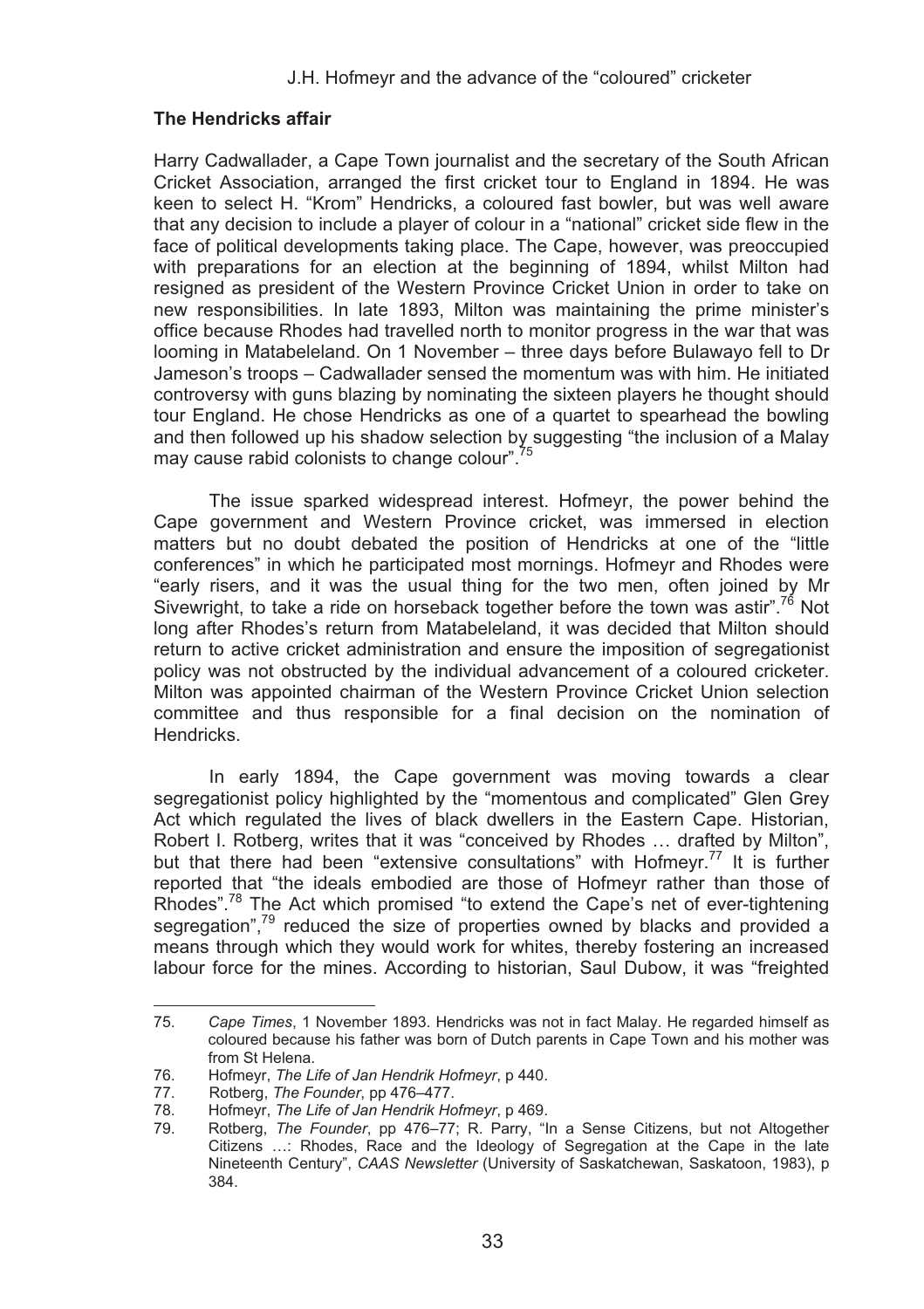with political symbolism … a decisive native policy that was broadly attractive to whites would facilitate the creation of a united white nation capable of expanding".<sup>80</sup>

Segregation was designed to include the "coloured" communities of the Cape.<sup>81</sup> Of particular relevance to the debate taking place on Hendricks's inclusion in the touring team was the concern on another front that a Muslim teacher, Ahmed Effendi, would benefit from a constitutional peculiarity and be elected a member of the House of Assembly. Rhodes reacted by leading a move to amend the system but his intervention made little difference because Ahmed Effendi was well beaten in the election. The episode strengthened the Cape government's resolve to oppose the selection of a "coloured" cricketer for an overseas tour. Rhodes later claimed: "They wanted me to send a black fellow called Hendricks to England ... but I would not have it. They would have expected him to throw boomerangs during the luncheon interval".<sup>82</sup> The reference to Aborigines – treated as "curiosities" during their 1868 tour of England $^{83}$  – gave Rhodes good reason to blame the English for the Cape government's reluctance to send a "coloured" player overseas.

Shortly before the meeting to select the 1894 side, the former South African player, Charles Finlason, warned cricket administrators that the tour was "not only of sporting importance but of political importance as well". He was concerned that the Hendricks issue had obscured the fact that players of "Dutch descent" were not being considered. In calling for a representative team, he noted that "several players who were likely to be selected were of Dutch descent".<sup>84</sup> Stressing that the tour should "assume its true importance as a national affair", Finlason – then editor of *The Press* – made a point of calling upon President Paul Kruger to contribute towards the tour funds. He believed a donation from the president of the Transvaal Republic would "show the *uitlanders* that he sympathises with their old national game … a game which will do more to merge Boer and *uitlander* into good Transvalers than any elaborate political measure that can be devised by the Volksraad". He stressed that "Boers and *uitlanders* must not only work together, but play together ...<sup>85</sup> It is not known whether Kruger responded to the editorial but General Piet Joubert was reported to have headed the list of Transvaal subscribers.<sup>86</sup>

There is no evidence to suggest that Hofmeyr pushed for players of Dutch descent. He had not been actively involved in cricket affairs for some months. The election period and its aftermath were not only time consuming for him but particularly unpleasant in that he suffered "internal upheavals in the Bond and

<sup>80.</sup> S. Dubow, "South Africa and South Africans: Nationality, Belonging, Citizenship", in Ross, Kelk Mager and Nasson, *The Cambridge History of South Africa*, p 32.

<sup>81.</sup> Marks, "Class, Culture, and Consciousness", p 144.<br>82. P. Warner. *Lord's 1787–1945 (Sportsman's Book Cl* 

<sup>82.</sup> P. Warner, *Lord's 1787*–*1945* (Sportsman's Book Club, London, 1951), p 60.

<sup>83.</sup> A. Mallett, *The Black Lords of Summer: The Story of the 1868 Aboriginal Tour of England and Beyond* (University of Queensland Press, St Lucia, 2002), pp 89–101.

<sup>84.</sup> *The Press*, 5 February 1894. Names referred to at the time included Charles Fichardt, Pieter de Villiers and Frederick Kuys.

<sup>85.</sup> *The Press*, 5 February 1894.

<sup>86.</sup> *The Press,* 17 February, 1894.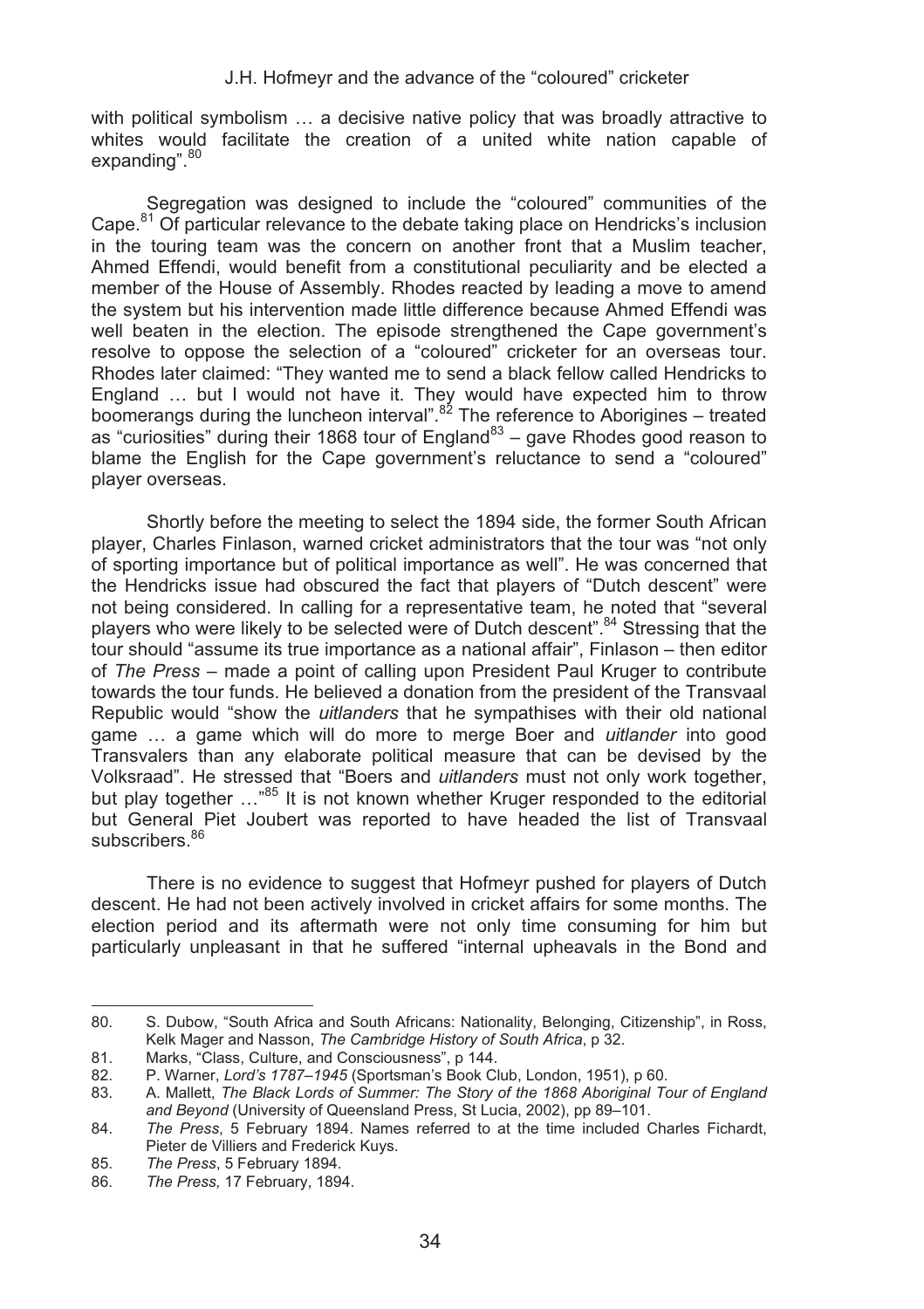personal attacks". Two weeks before the side to tour England was announced, he wrote that he wished to leave politics: "I am dead tired of the whole business."<sup>87</sup>

The alienation of groups other than English-speaking whites was a feature of the final selection committee meeting that Milton chaired and dominated at De Aar on 25 February 1894. The brief minutes that were published do not mention the question of "Dutch" representation and say little about Hendricks. Newspaper reports recall that in deliberations lasting more than five hours, Milton had his way on virtually every issue, most notably in the rejection of Hendricks. There was bitterness that the fast bowler, "pure South African as he is", was overlooked. "The coloured race," explained *The Standard and Diggers News*, "should be kept in their proper sphere in this country, but in this particular instance it would be a very great mistake to allow any such abstract consideration to stand in the way of  $s$ uccess".  $88$ 

## **Conclusion**

l

In 1895 Hofmeyr, suffering from ill-health, carried out his threat to "retire from the Bond and parliament". Tributes followed including the offer of the presidency of the Free State but Hofmeyr steered clear of the limelight. He also remained oblivious to Rhodes's involvement in a conspiracy aimed at overthrowing the government of the South African Republic. On 29 December 1895, the Hon. Charles Coventry, second-in-command of the Bechuanaland Border Police and a member of the England team that overwhelmed Milton's South Africans at Newlands in 1888/89, told his men: "We are going straight to Johannesburg ... It will be a short trip, everything has been arranged."<sup>89</sup> The Jameson Raid was a disaster from the outset with its participants arrested some 20 miles from Johannesburg, on 2 January 1896.

Hofmeyr immediately informed the *Cape Times* that "if Rhodes is behind it, then he is no more a friend of mine".<sup>90</sup> Rhodes resigned, having been the aggressive imperialist all along, and left for Matabeleland soon afterwards to play his part in suppressing the first of two rebellions in Rhodesia. Milton is thought to have had no knowledge of Jameson's impending invasion,<sup>91</sup> but joined Rhodes in order to reorganise the civil service in Rhodesia and ultimately head its administration.

The unfolding events "meant the loss of much of [Hofmeyr's] direct power and influence",<sup>92</sup> but he remained a respected figure and continued to lead the administration of the Cape Town CC. On the surface, cricket appeared largely unaffected by the impact of the Raid. Afrikaner involvement in the game had been in decline since the 1880s, although Tamarkin remarks that "the feeling of betrayal and abandonment by their trusted English-speaking ally certainly pushed them

<sup>87.</sup> Hofmeyr, *The Life of Jan Hendrik Hofmeyr*, p 473.

<sup>88.</sup> *Standard and Diggers News,* 27 February 1894.

<sup>89.</sup> E. Longford, *Jameson's Raid: The Prelude to the Boer War* (Weidenfeld & Nicholson, London, 1982), p 61.

<sup>90.</sup> Marks, "Class, Culture, and Consciousness in South Africa", p 149.<br>91. P. Jourdan, Cecil Rhodes: His Private Life by his Private Secreta

<sup>91.</sup> P. Jourdan, *Cecil Rhodes: His Private Life by his Private Secretary* (John Lane, London, 1910), p 27.

<sup>92.</sup> Hofmeyr, *The Life of Jan Hendrik Hofmeyr*, p 501.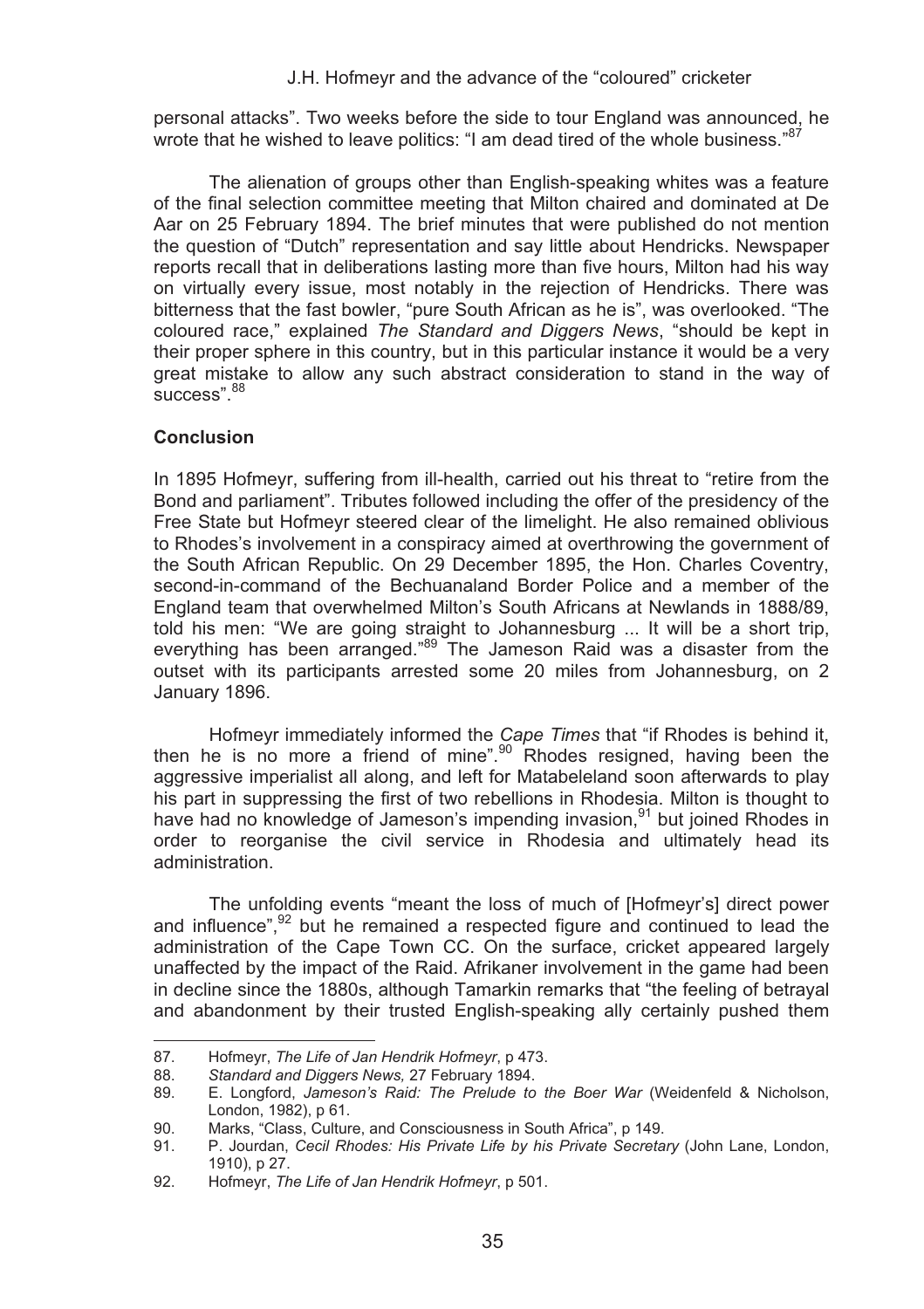towards their more exclusive ethnic *laager*".<sup>93</sup> Events, however, had notably little effect on rugby which had taken a firm hold within the Afrikaner community, as illustrated by the success achieved through Stellenbosch not only winning the Western Province Rugby Union's premier competition – the Grand Challenge – for the first time in 1896, but also securing the Junior Challenge for the third successive year.

Milton's departure brought little change to the position of the "coloured" cricketer. If anything, attitudes hardened and in 1896/97 the Western Province Cricket Union issued a racially discriminatory resolution stating: "… no coloured professional or member shall be allowed to compete in championship matches".<sup>94</sup> When Hendricks was controversially selected to play for an All-Comers XI against the Western Province CC at Newlands, an unusually large crowd saw him deliver 21.3 overs of sustained pace to capture 6 wickets for 20 runs.<sup>95</sup> Billy Simkins, the Western Province Cricket Union president, and one of Hofmeyr's disciples, complained that "someone was guilty of a grave error in having selected Hendricks for the All-Comers". He told his committee that they should use all means at their disposal to ensure the two classes "be kept distinctly separate". This was a powerful indication of the direction in which cricket at the Cape had moved.<sup>96</sup>

The pattern being set for the future of cricket was clearly in place despite the *Cape Times* concluding that white South Africans "were not blind to the wrong that was committed" over Hendricks. The writer – probably Edmund Garrett who had succeeded St Leger as editor – believed sports administrators had neglected their roles in the dissemination of the imperial games. He referred to youngsters "ranging from the lighter of brown looks to the darkest of black ones, going forth to various open spaces [to play sport]", and asked: "Can the English who carry their cricket and football to the uttermost parts of the earth look with disfavour on such a phenomenon?"<sup>97</sup>

Milton, as a key figure in the diffusion of cricket, had for the most part failed to allow opportunities to evolve fairly for all the Cape's ethnic groups. The advent of the Western Province Cricket Union did mean that he was for a while relegated to the position of nominal leader – the front man – with Hofmeyr possessing the real authority, but it was a complex situation. Milton had been unmoved by Afrikaner enthusiasm for cricket, whilst Hofmeyr checked the grand plan of a "MCC of southern Africa", yet they came together to ensure the game followed developments that were taking place on the broader political stage.

This important formative period undoubtedly laid the foundations for South African sport deep into the twentieth century. Hofmeyr spoke in 1893 of athletes providing "an example which politicians are all too slow to follow in the aim for a united South Africa<sup>" 98</sup> Yet only whites were being considered, and even then cricket became essentially an Englishman's game. .

<sup>93.</sup> Tamarkin, *Cecil Rhodes and the Cape Afrikaners*, p 294.

<sup>94.</sup> *Cape Times*, 6 November 1897.

<sup>95.</sup> *Cape Times*, 1 November 1897.

<sup>96.</sup> *Cape Times*, 6 November 1897.

<sup>97.</sup> *Cape Times*, 13 November 1897.

<sup>98.</sup> *SA Review*, 1 December 1893.